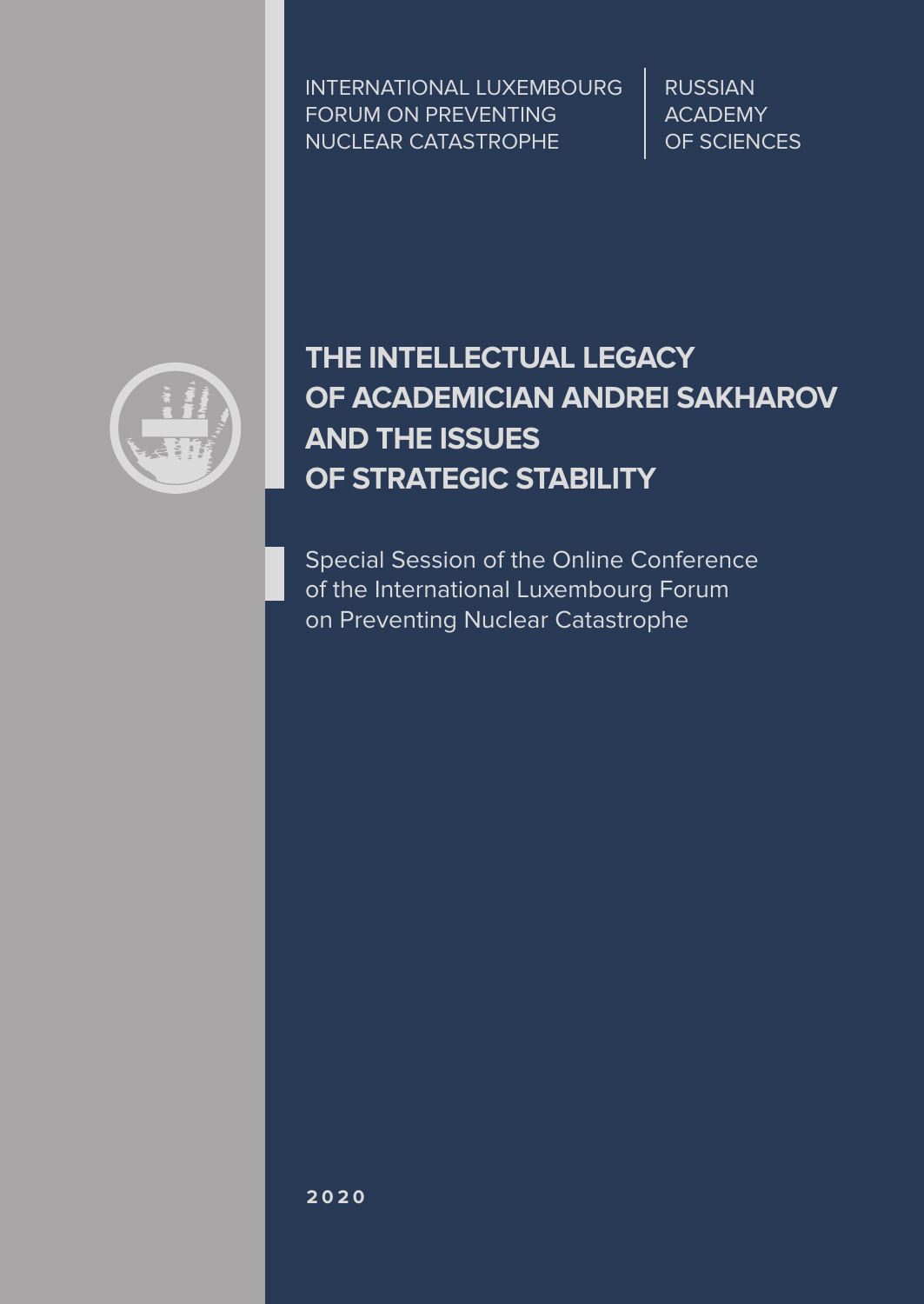

**INTERNATIONAL** LUXEMBOURG FORUM ON PREVENTING NUCLEAR CATASTROPHE



# **THE INTELLECTUAL LEGACY OF ACADEMICIAN ANDREI SAKHAROV AND THE ISSUES OF STRATEGIC STABILITY**

**Special Session of the Online Conference of the International Luxembourg Forum on Preventing Nuclear Catastrophe**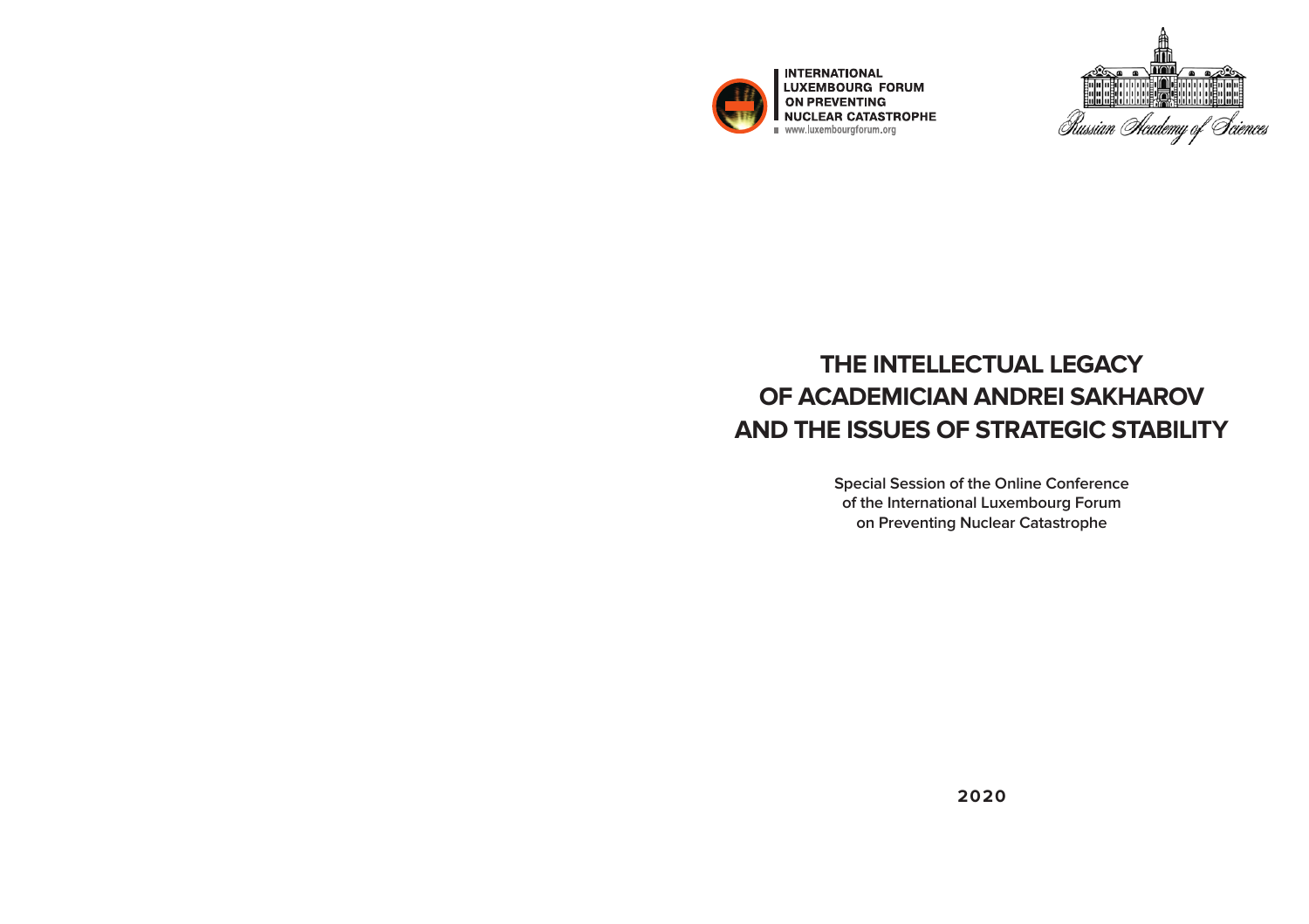**Proceedings of the Special Session of the Online Conference of the International Luxembourg Forum on Preventing Nuclear Catastrophe "The Intellectual Legacy of Academician Andrei Sakharov and the Issues of Strategic Stability"** / National Institute of Corporate Reform. – 2020. – 68 pages.

This booklet contains statements made by the participants of the Special Session of the Online Conference of the International Luxembourg Forum on Preventing Nuclear Catastrophe "The Intellectual Legacy of Academician Andrei Sakharov and the Issues of Strategic Stability" that took place on July 15, 2020. The session was one of the first in a series of events to commemorate the 100th anniversary of the birth of Andrei Sakharov, the world-famous Soviet physicist, thinker and human rights activist. The Conference was attended by prominent scholars, experts, public figures and government officials dealing with nuclear safety, non-proliferation reductions and limitations of nuclear weapons.

*The official website of the International Luxembourg Forum: www.luxembourgforum.org*

978-5-906532-15-2

© International Luxembourg Forum on Preventing Nuclear Catastrophe, 2020

### **CONTENTS**

| 1.  | <b>Viatcheslay KANTOR</b><br>President of the International Luxembourg Forum                                                                                                              |
|-----|-------------------------------------------------------------------------------------------------------------------------------------------------------------------------------------------|
| 2.  | <b>Alexander SERGEEV</b>                                                                                                                                                                  |
| 3.  | <b>William PERRY</b>                                                                                                                                                                      |
| 4.  | <b>Vladimir LUKIN</b><br>Deputy Chairman, Federation Council Committee on Foreign Affairs                                                                                                 |
| 5.  | <b>Alexey ARBATOV</b><br>Head, Center for International Security,<br>Primakov National Research Institute of World Economy<br>and International Relations, Russian Academy of Sciences 20 |
| 6.  | <b>Ernest MONIZ</b><br>Co-Chair and Chief Executive Officer, Nuclear Threat Initiative23                                                                                                  |
| 7.  | <b>Mikhail FEDOTOV</b><br>Ambassador Extraordinary and Plenipotentiary of the Russian Federation27                                                                                        |
| 8.  | <b>Sam NUNN</b><br>Co-Chairman of the Board of Directors, Nuclear Threat Initiative32                                                                                                     |
| 9.  | <b>Mikhail SHVYDKOI</b><br>Special Representative of the President of the Russian Federation                                                                                              |
| 10. | <b>Frank von HIPPEL</b><br>Senior Research Physicist and Professor Emeritus, School of Public                                                                                             |
| 11. | <b>David HOLLOWAY</b><br>Raymond A. Spruance Professor and Senior Fellow Emeritus,<br>Freeman Spogli Institute of International Studies, Stanford University 42                           |
| 12. | <b>Vladimir DVORKIN</b><br>Chairman, Organizing Committee of the International Luxembourg Forum46                                                                                         |
| 13. | <b>Roald SAGDEEV</b>                                                                                                                                                                      |
| 14. | <b>William POTTER</b><br>Director, James Martin Center for Non-Proliferation Studies 51                                                                                                   |
| 15. | <b>Siegfried HECKER</b><br>Senior Fellow, Freeman Spogli Institute of International Studies,                                                                                              |
| 16. | <b>Richard GARWIN</b><br>Emeritus Fellow, Thomas J. Watson Research Laboratory,                                                                                                           |
| 17. | <b>Rose GOTTEMOELLER</b><br>Frank E. And Arthur W. Payne Distinguished Lecturer,                                                                                                          |
| 18. | Freeman Spogli Institute of International Studies, Stanford University 59<br><b>Rodric BRAITHWAITE</b>                                                                                    |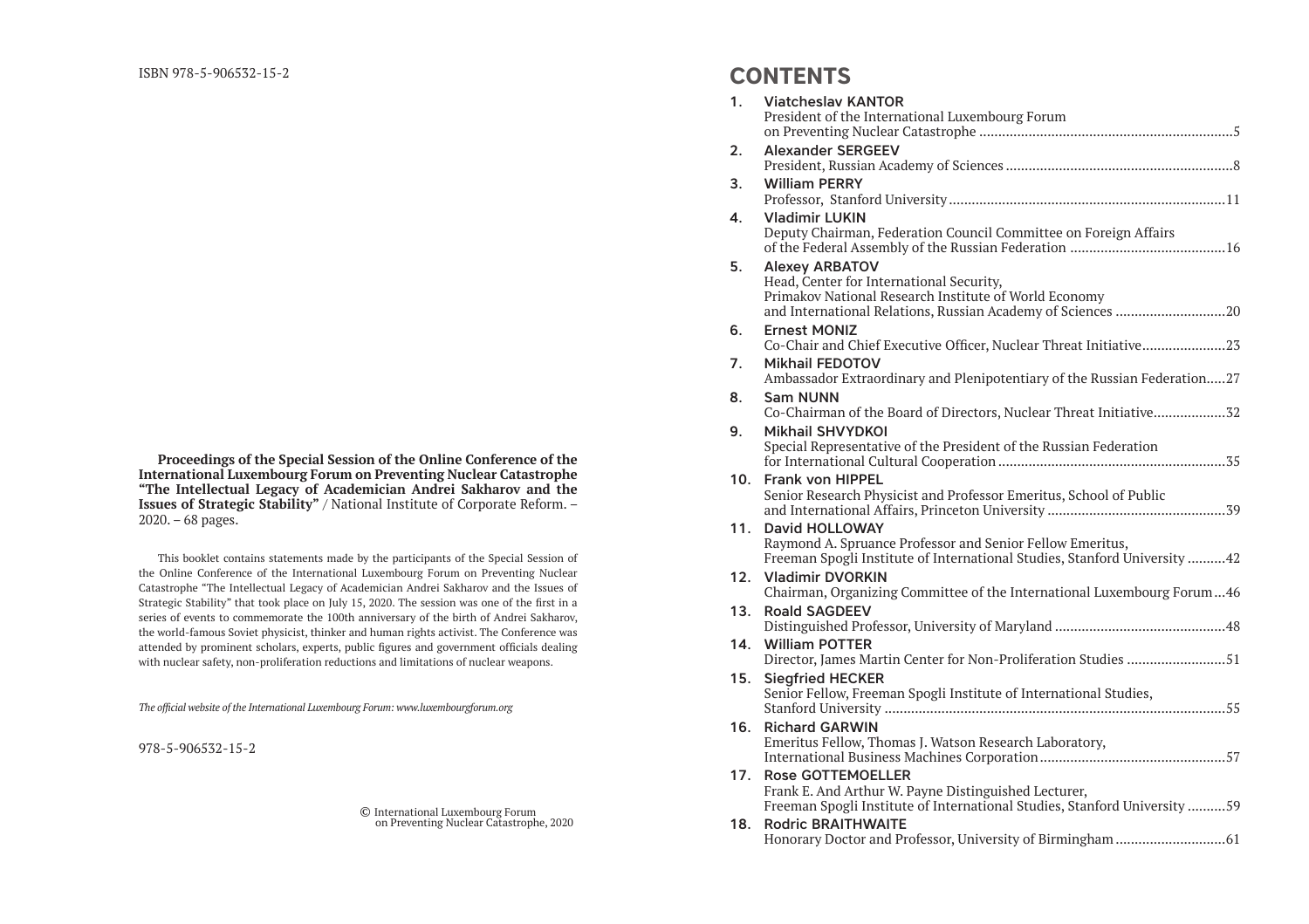## **Viatcheslav KANTOR**

*President of the International Luxembourg Forum on Preventing Nuclear Catastrophe*

**Ladies and gentlemen, distinguished colleagues! Good morning, good afternoon and good evening!**

In accordance with the Forum's plans, even before the pandemic struck, we intended to hold a special session on the intellectual legacy of Andrei Dmitrievich Sakharov as part of our conference on nuclear non-proliferation. This session forms part of the general preparatory plan for the 100th anniversary of Sakharov's birth in May 2021.

By way of information, let me tell you that yesterday [July 14, 2020] the online conference "The New Iranian Nuclear Crisis: Ending Escalation" was held. It resulted in the adoption of a rather robust declaration, which we traditionally present to the heads of the world's leading states, the UN Security Council and other organizations. You will have the opportunity to look at it.

Many hundreds, if not thousands of books, articles and films have been written or made about Andrei Sakharov's life and the fundamental and applied results of his work, and about his human rights activities. Everyone knows about his three Hero of Socialist Labor titles, the laureate awards he received and which were then stripped from him and then reinstated, about the Nobel Peace Prize, his tireless protection of convicted writers, poets, artists (Sinyavsky, Daniel, and others), about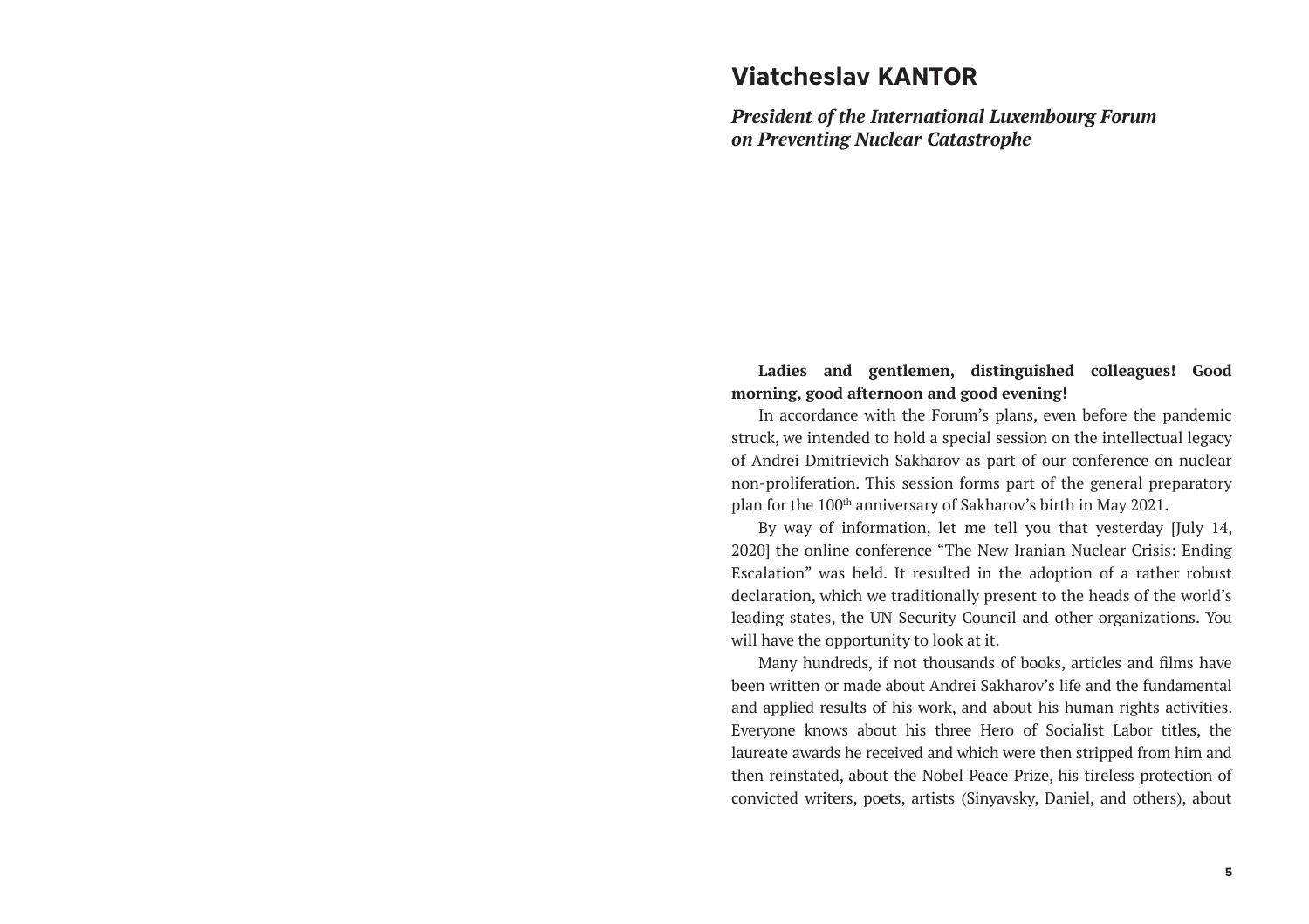his calls to end the war in Afghanistan, his exile in Gorki, his return, his draft Constitution, and his hard work in Moscow. And these are merely snippets of all that he did. His philosophical and social science articles were unique in the Soviet Union.

He penned the article *Reflections on Progress, Peaceful Coexistence and Intellectual Freedom*, in which he developed the ideas of convergence between socialism and capitalism, and which he sent to Brezhnev in the 1960s. But to no avail. That is a very powerful lesson for the government: you must heed scientists!

The depth and rigor of his scientific, philosophical and humanist convictions were so important, so powerful and central for Andrei Sakharov that he openly voiced his position, which fully contradicted the basic principles of the prevailing Soviet ideology and practice.

He clearly understood the consequences this would have on his fate, but did not attach any importance to them. Nevertheless, he had to endure an incredible amount of slander, mudslinging, accusations of treason, the damning article in *Pravda* written by forty academics, another one by Soviet writers in the same newspaper... etc.

He set out his humanist views in writing already in 1955, as nuclear weapons were being created:

**The main thing for me was the inner conviction that this work was necessary.** *The monstrous destructive force, the tremendous efforts required for its development, the means taken from a poor, hungry war-torn country, the human victims of hazardous industries and forced labor camps – all this emotionally reinforced the sense of tragedy, it made one think and work in such a way that the sacrifices would not have been in vain.* **My most passionate dream is that thermonuclear weapons will deter war, but never be used.**

The last sentence is essentially a forerunner to the theory and principles of strategic stability.

Let me repeat once again – as a result of countless publications, almost everything is known about his childhood, his studies, his work during the war, his achievements in creating the hydrogen bomb,

his human rights activities, his participation in two Congresses of People's Deputies of the Soviet Union after his return to Moscow, his statements that were drowned out by "an aggressively obedient majority" (as the famous writer Afanasyev said), and about his draft Constitution.

But it is important and interesting to hear what the most famous and authoritative participants of our online session who knew Sakharov or the stories of his associates have to say about him today.

I am not one of them, but as an anecdote I can tell you how I stood next to him in a queue of 10-12 people in a store. He was recognized and invited to skip the queue, but he refused. I remember his conversation with the saleswoman, in which for some reason he repeatedly used the word 'coffee' in the neuter gender – which, strictly speaking, is a mistake in Russian. Then I thought – wouldn't it be wonderful if the only mistake we made in life were one like that.

Thank you for your attention.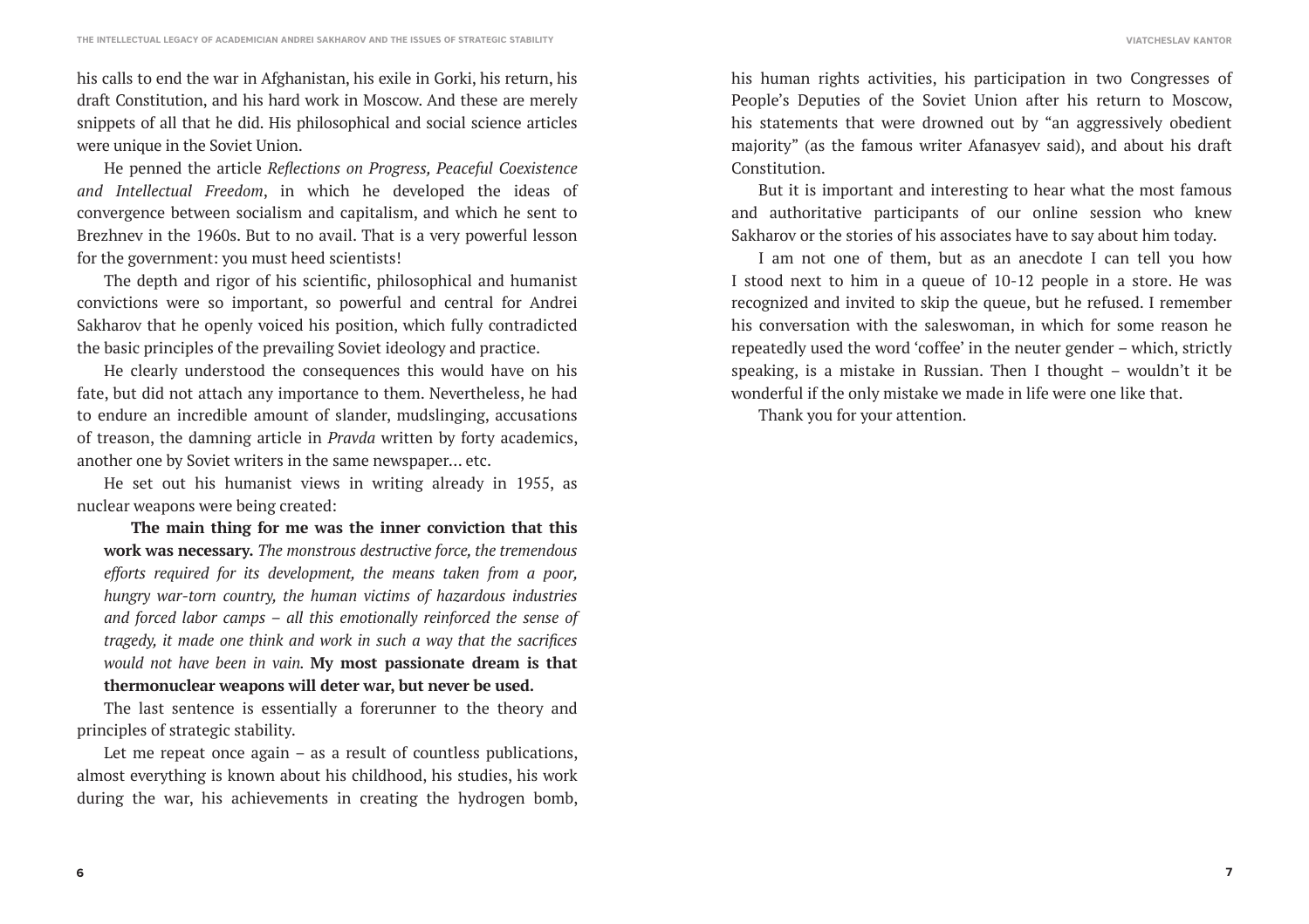## **Alexander SERGEEV**

*President of the Russian Academy of Sciences; Academician, RAS*

**I** f we talk about Andrei Sakharov as a multifaceted personality, he was, of course, a scientist, a thinker, and a human rights activist. And, perhaps, our today's conference will focus more on Academician Sakharov, a thinker. Naturally, Sakharov as a thinker is very important for us today, because he, as a thinker, saw far ahead, and now it would be very interesting for us to discuss the issues related to global strategic stability using projection of his vision for today and his thoughts. The essence of these issues might have remained the same, but the way in which we face these questions has clearly been changing.

After all, if we look at how the threats that we face today differ in a significant way in comparison to the period of time when Sakharov began to really reflect on the consequences of nuclear and thermonuclear war, then, of course, we should all admit that the swiftness, with which such a war would progress, has clearly increased. New types of weapons – faster, more accurate, less detectable – have emerged, and this, of course, brings a qualitative change to the existing situation. The missiles' flight time has been shortened, and it is becoming increasingly difficult to carry out retaliation measures. That is the first qualitative point.

The second qualitative point, in my opinion, has to do with the current situation when it probably must be admitted that everywhere in the whole world, and in the countries represented by the participants of this event as well, there has been a decrease in vigilance with regard to war. New generations of young people know nothing about war, and thus, the current situation differs significantly from the time – the 1950s and 1960s – when people had a direct memory of what war was like. Another point is that now a significant number of people see war as a computer game of sorts. Our digital life teaches us that it is not that big of a deal – you played, shot someone, dropped a bomb, and everything is fine. Real life is probably becoming like that as well, because we know that wars to a certain extent are already being fought using computers in various headquarters, while bombs are falling on completely different countries elsewhere. Therefore, there obviously are grounds for such rationale. But even politicians in many countries around the world belong to a new generation of politicians. The way they talk about war and its consequences is sometimes quite irresponsible. There are actual qualitative changes in society, which, in general, significantly reduce our immunity in this regard. And this, too, must be discussed. In our country, at the Academy of Sciences, we often say that now, in the light of new threats – technical and technological – it would be worthwhile to promote global movement that would be aimed at ensuring such stability.

And finally, a new trend that emerged recently is a philosophical change in the attitude to the situation, which is caused by the fact that factors of the fragility of human civilization have become clear and manifest themselves in a new light. I will give an example. Today, one of the topics of discussion in modern astrophysics is why the universe is silent. If we had lived in Sakharov's time, then the answer would have been clear – that the emergence of intelligent life on Earth is a unique phenomenon and that the conditions for it were completely and utterly unique. But now we know that it is not actually so, and we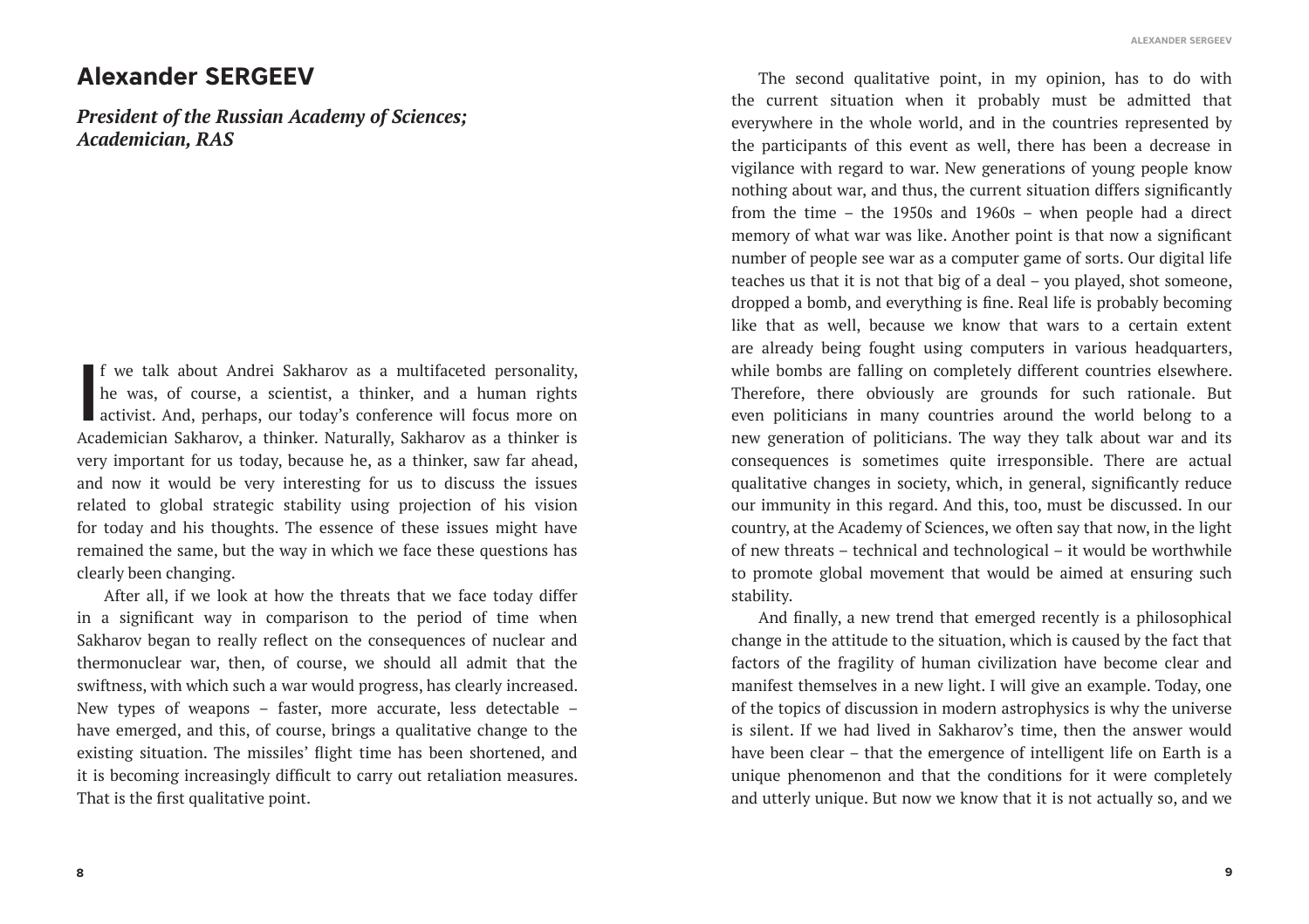know that there is panspermia – the spread of large organic molecules that are carried by comets and other astro bodies. We have discovered many thousands of exoplanets with conditions very similar to that of Earth. In these circumstances, it is extremely arrogant to consider ourselves the only intelligent form of life in the universe. It would be very strange if it was so. And why then is the universe silent?

This issue of fragility of civilization has to do with the fact that, perhaps, we increase the fragility of our civilization by creating more and more new technologies. Perhaps we need to discuss all these philosophical issues and issues associated with a change in mentality, as well as those related to the increase in the level of such danger of uncontrollable escalation of war. Everything we think about as well as the dangers we talk about definitely make us closer to each other, make us communicate and cooperate more.

# **William PERRY**

*Professor at Stanford University; Member of the Supervisory Board of the International Luxembourg Forum*

The I think of Russians of the Cold War period who had the greatest influence on my thinking, the first three who come to my mind are Andrei Sakharov, Aleksandr Solzhenitsyn greatest influence on my thinking, the first three who come to my mind are Andrei Sakharov, Aleksandr Solzhenitsyn and Boris Pasternak. Although their careers were very different, they had one thing in common: a love of freedom, which they pursued eloquently and bravely, in the face of serious governmental opposition and personal danger. Solzhenitsyn and Pasternak were, of course, writers, while Sakharov was a physicist, but they were in many ways, kindred spirits.

Andrei Sakharov was a brilliant scientist who specialized in particle physics but is best known as the "father of the Soviet hydrogen bomb." Indeed, although he always maintained his interest in particle physics, he was never able to devote enough time to it.

I am not going to speak today about his work on the bomb, which is well known, or his work in particle physics, which is outside of my competence, but his passion for the last several decades of his life, described by Henry Kissinger as follows: "Sakharov was a remarkable man whose heroic insistence on the preservation of human dignity in the Soviet Union was a seminal contribution to the cause of freedom in the world."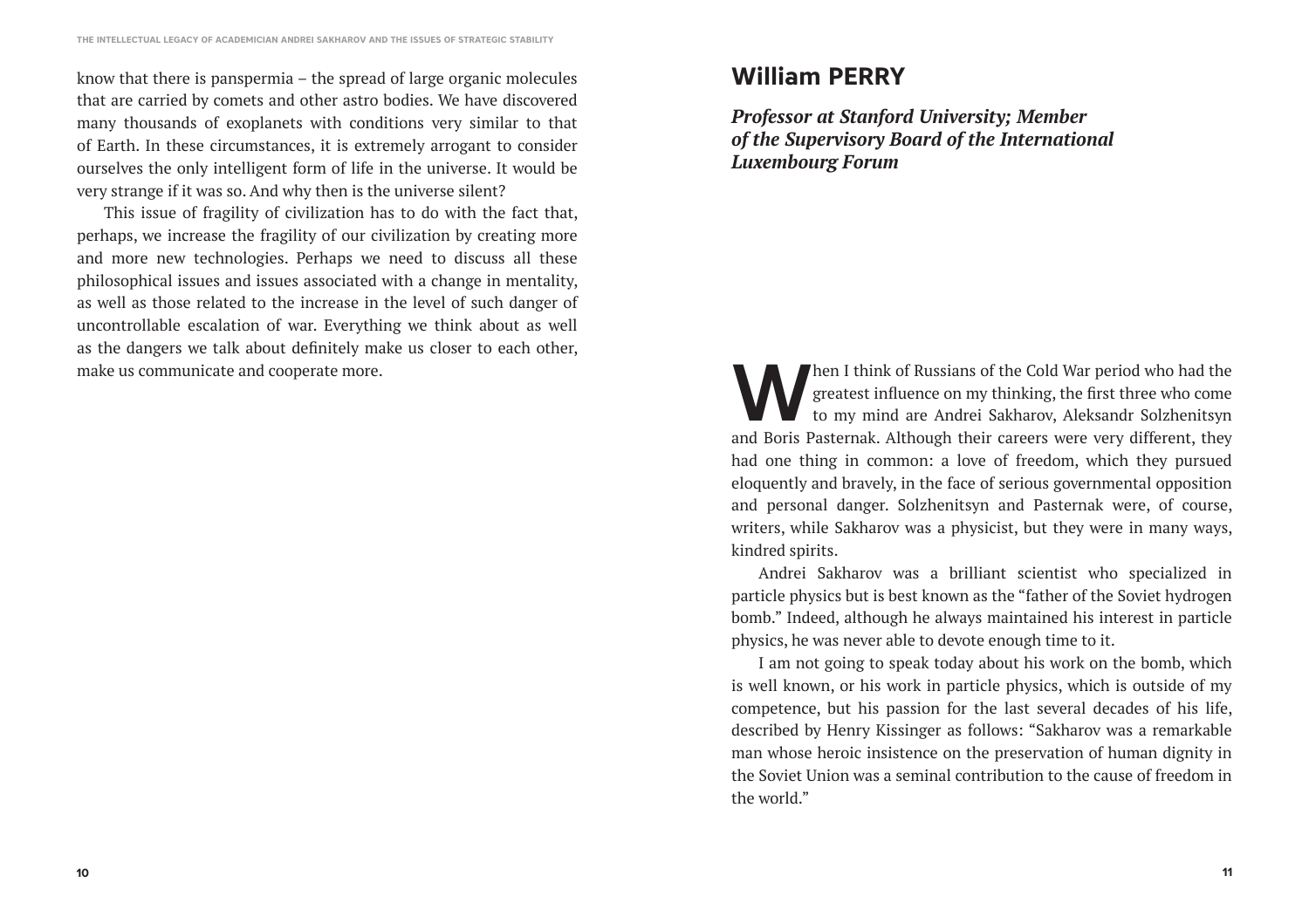My first-hand information about Sakharov came from my Stanford friend, Sidney Drell, who met Sakharov in 1974 at a conference of the Soviet Academy of Sciences. After the conference, Sakharov invited Drell to his apartment, where they talked on into the night, in spite of the language difficulties. This was to be the first of many such sessions, during which Drell developed a deep admiration of Sakharov. Drell has said, "Sakharov's defining characteristic was a selfless kindness that brought him the respect and admiration of all that knew him. If you meet a man like that, you never forget it."

Sakharov died too soon: he was only 68, younger than most of us at this conference. After his death, George Shultz and Sid Drell held a conference at Stanford in his honor. And they followed that with a book, *Andrei Sakharov: The Conscience of Humanity*. Some of my comments today are based on what was said of Sakharov at that conference.

Sakharov believed that nuclear weapons represented an existential threat to mankind and expressed the fear that they would someday be used in a catastrophic war. And he was a leader in the campaign to stop nuclear testing. So, it is not surprising that he was often asked why he had worked to develop the hydrogen bomb. His answer was straightforward. He said that he understood the terrible nature of the weapon he had helped create, but that the war that Russia had recently suffered had been excessively barbaric, and that the work he had on the bomb was of vital importance to ensure that the victory they had won at such a great cost would not be wasted. He later said, "After more than forty years, we have had no third world war, and the balance of nuclear terror… may have helped to prevent one*.* But I am not at all sure of this; back then, in those long-gone years, the question didn't even arise."

The major turn in Sakharov's political evolution came in 1967, when anti-ballistic missile defense (ABM) became a key issue in US-Soviet relations. In a secret detailed letter to the Soviet leadership of **WILLIAM PERRY**

July 21, 1967, Sakharov explained the need to "take the Americans at their word" and accept their proposal for a "bilateral rejection by the US and the Soviet Union of the development of antiballistic missile defense," because otherwise an arms race in this new technology would increase the likelihood of nuclear war. He also asked permission to publish his manuscript (which accompanied the letter) in a newspaper to explain the dangers posed by this kind of defense. The government ignored his letter and refused to let him initiate a public discussion of ABMs in the Soviet press.

The next year he became concerned about the adverse environmental effects of testing and began campaigning to end nuclear tests. In particular, he was an early supporter of the Partial Nuclear Test Ban Treaty, which would end above ground nuclear tests. When a date was set for the end of atmospheric testing, the Soviet government undertook a crash program to conduct as many tests as they could before the test moratorium took hold. These tests included the atmospheric test of the largest bomb ever tested: the monster bomb that detonated in the atmosphere with the destructive power of 60 megatons. Sakharov had strongly and bitterly opposed that testing, and his opposition was so vehement that it caused a major rift with the Soviet government. Here was a man that had won some of the Soviet Union's most prestigious awards, including the Order of Stalin, now alienated from the government on a matter of deep principle.

Sakharov then determined to express some of his ideas in writing, and in May 1968 he completed an essay entitled *Reflections on Progress, Peaceful Coexistence, and Intellectual Freedom.* Commenting on this essay he said:

*I went into some detail on the threat posed by thermonuclear missiles – their enormous destructive power, their relatively low cost, the difficulty of defending against them. I wrote about the crimes of Stalinism and the need to expose them fully (unlike the Soviet press, I pulled no punches), and about the vital importance of freedom of opinion and democracy.*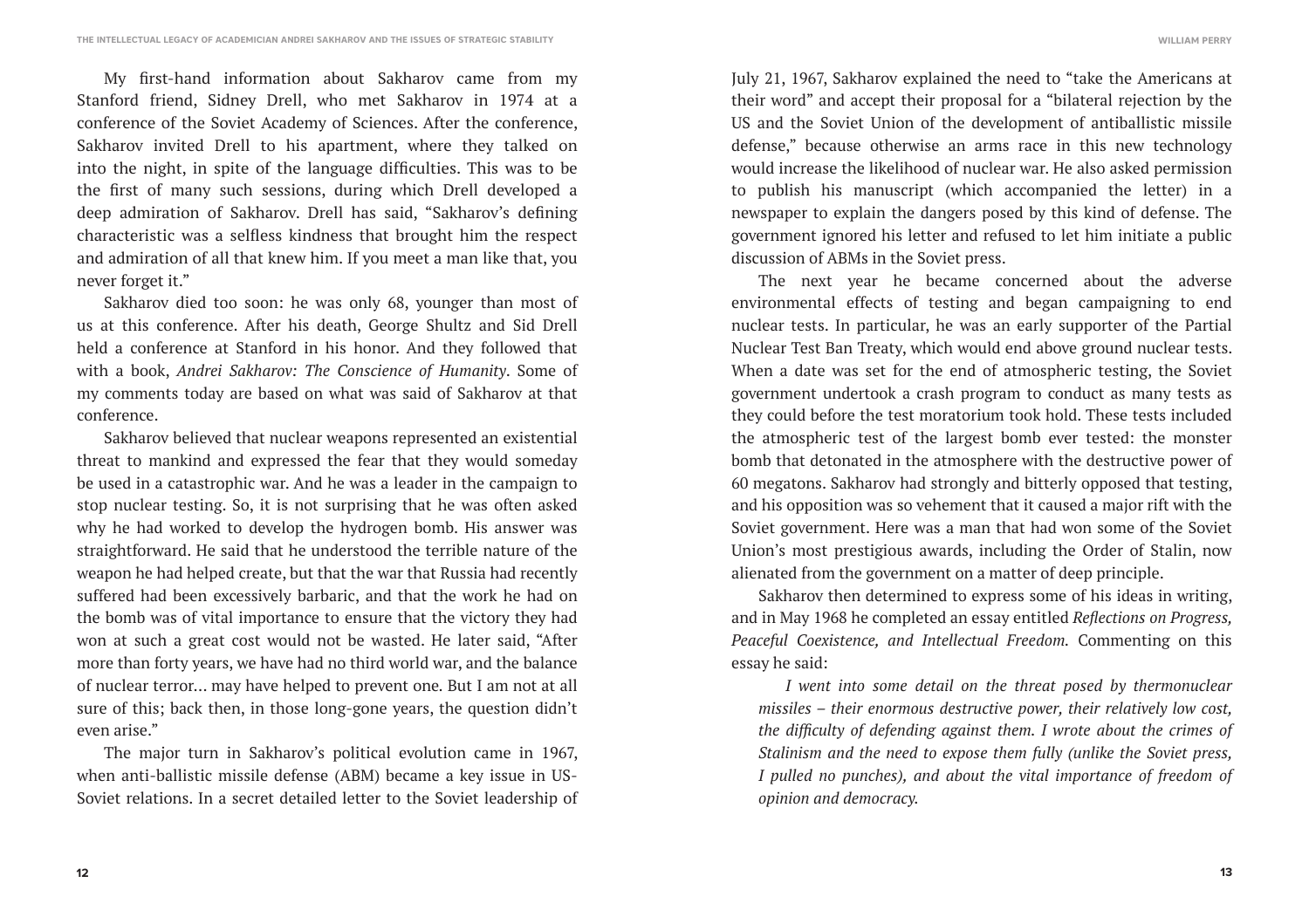This essay marked a critical turning point for Sakharov, from which he never turned back. He certainly knew that the government would have a very adverse reaction to it. In fact, after this essay was circulated and then published outside the Soviet Union Sakharov was banned from conducting any military-related research.

But at that point Sakharov simply doubled down. In 1970, he became a founding member of the Committee on Human Rights in the Soviet Union, which became active in several prominent human rights cases. He became the subject of KGB reports and came under increasing pressure from the government. In 1972, he married the human-rights activist Yelena Bonner, established a correspondence with Solzhenitsyn, and began meeting with Western correspondents. The Soviet government's media campaign began targeting both Sakharov and Solzhenitsyn, and only intensified after he won the Nobel Peace prize, which called him "a spokesman for the conscience of mankind."

Sakharov later said, "At first I thought, despite everything that I saw with my own eyes, that the Soviet State was a breakthrough into the future, a kind of prototype for all countries," and that it took "years" for him to "understand how much substitution, deceit, and lack of correspondence with reality there was" in the Soviet ideals.

Sakharov was arrested in 1980, following his public protests against the Soviet intervention in Afghanistan, and was sent to internal exile in Gorky, a city that was off limits to foreigners. Between 1980 and 1986, Sakharov was kept in Gorky under Soviet police surveillance. In his memoirs he mentions that their apartment in Gorky was repeatedly subjected to searches and heists. His period at Gorky is marked by a remarkable level of defiance, most notably in several hunger strikes where the government force-fed him to keep him alive.

Shortly after Gorbachev came to power, he decided to allow Sakharov to return to Moscow, where he was able to meet with his Russian friends as well as colleagues from abroad. During this period, he renewed his acquaintance with Sid Drell, who told me of the times he met with Sakharov in his apartment, resuming their pre-Gorky talks.

We were all shocked at his early death. Shortly after his death, Sid planned a conference at Stanford to reflect on his life. He also helped organize a special book where many of Sakharov's friends wrote essays honoring him. Sadly, Sid passed away about a year ago. Another person who could best describe Sakharov's unique significance was his colleague in the human rights movement, Lev Kopelev, who said about Sakharov,

*And he suffered. He suffered the suffering of every man. I don't know if I can explain it, the soul of Sakharov who suffers for each suffering man. He loved his work; he loved his physics; he can't live without his physics. But when he got a phone call that someone is arrested or someone had been searched, he got up and got a taxi or trolley.*

Sakharov lived in an era where the Soviet Union was ruled by an authoritarian government, and where the hostility between the Soviet Union and the US was intense and dangerous. And he was a voice for sanity and decency at a time when it was desperately needed. At the time of the Stanford conference on Sakharov, we thought those days were behind us. But we were wrong. Today an authoritarian government rules in Russia and increasingly is being emulated in the US, as the Trump administration whittles away at our democratic institutions, especially the rule of law. And the hostility between our two countries has reached Cold War levels again. The danger of a nuclear confrontation has returned to Cold War levels; indeed, the Bulletin of the Atomic Scientists rates it as somewhat more dangerous than during the Cold War. But today we do not have Sakharov to speak of those dangers posed by our enormous nuclear arsenals, and of the need for our governments to respect human rights. So, as we look back at the remarkable life of Sakharov, it is not enough to admire him. We should also seek to **emulate** him.

I would like to end my remarks by quoting Kopelev on Sakharov, "The majesty of his spirit; the power of his intellect; the purity of his soul; his chivalrous courage and selfless kindness feeds my faith in the future of Russia and mankind."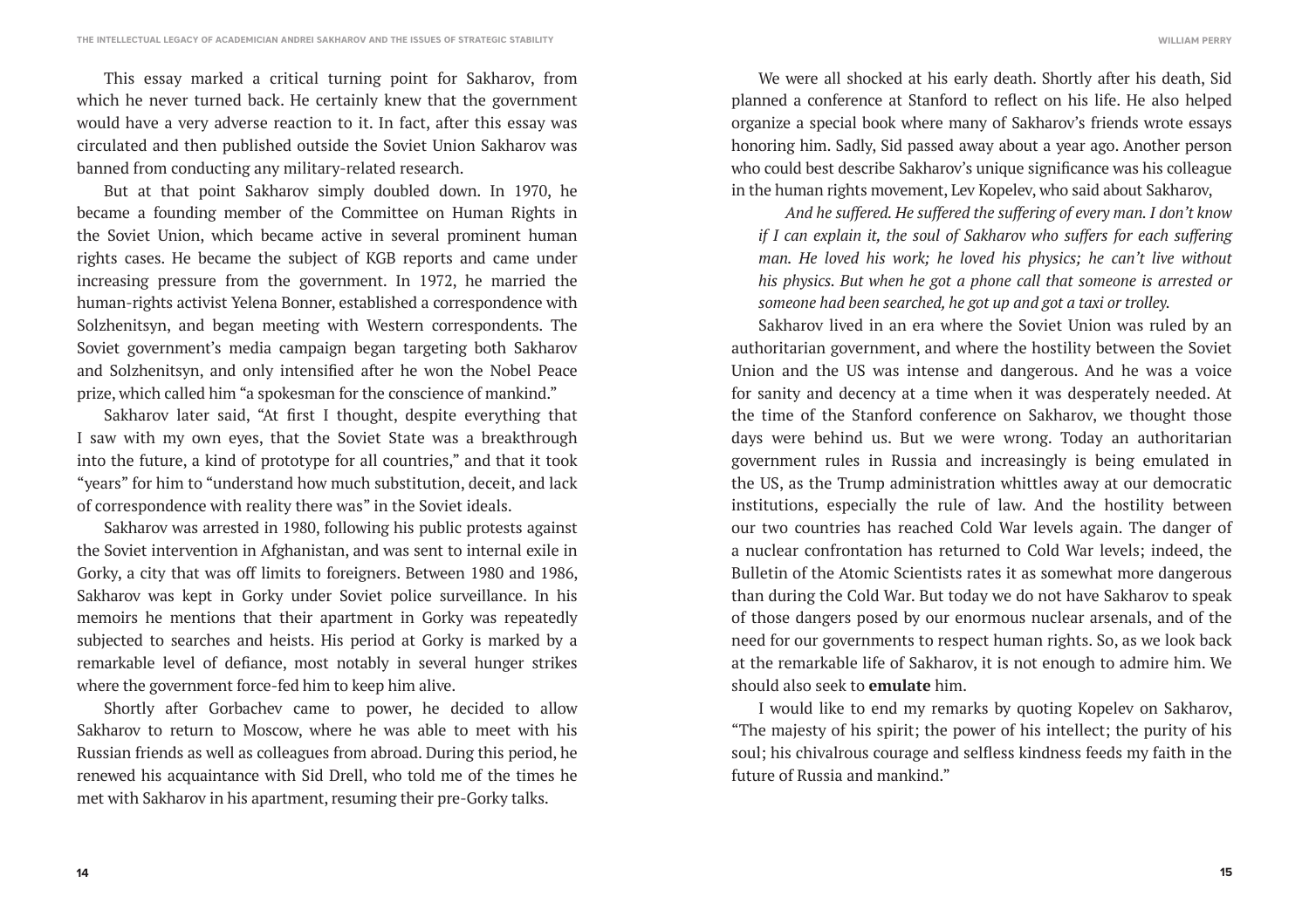# **Vladimir LUKIN**

*Deputy Chairman of the Federation Council Committee on Foreign Affairs of the Federal Assembly of the Russian Federation;* 

*Member of the Supervisory Board of the International Luxembourg Forum;* 

*Professor at National Research University – Higher School of Economics*

emporal and historical context of the Special Session of the Online Conference of the International Luxembourg Forum "The Intellectual Legacy of Academician Andrei Sakharov<br>and the Issues of Strategic Stability" conceents Online Conference of the International Luxembourg Forum "The Intellectual Legacy of Academician Andrei Sakharov and the Issues of Strategic Stability" represents another attempt to resume, on a new basis and in new conditions, public dialogue between our two countries on such pivotal issue in their relations as multifactorial set of strategic problems. Such a dialogue took place in the most hectic times of the Cold War, and its usefulness and relevance today are unquestionable.

At the same time, this meeting is the first (or one of the very first) in a series of events dedicated to the 100<sup>th</sup> anniversary of the birth of Andrei Sakharov, a person who played an extremely important – it would hardly be an exaggeration to say – a unique role in how humanity has been evolving, and in no small part how the relations between our countries developed in the second half of the 20th century.

It is not easy to talk about such an outstanding and unique individual as Academician Sakharov – a person who was completely undeservedly awarded **only one** Nobel Prize, and even more undeservedly deprived of several nation's highest honors (I hope this

issue will be successfully resolved in the near future), whose relatively short life was full of so many historically significant discoveries, initiatives and humanitarian actions – in my opinion, he was and remains one of the brightest personifications of the second half of the 20<sup>th</sup> century, the era of "bipolar world."

Sakharov's legacy should, in my opinion, be remembered through the prism of at least four major dimensions of his personal fate.

First, Sakharov, was a phenomenon of natural science and of physical science. I am not sure that humanists are able to fully grasp the scale of the contribution a **modern** physicist can make (in contrast to ancient and medieval synthetic scientists). It is only clear that this contribution is enormous both in theoretical and practical terms. Sakharov was not alone in his field but he was the cream of the crop.

Second, Sakharov was a political thinker. His extensive article *Reflections on Progress, Peaceful Coexistence and Intellectual Freedom*, as well as the Nobel Lecture "Peace, Progress, Human Rights" are among the fundamental rationales for "theory of convergence." And if we take a close look at the turbulent and contradictory events that are taking place in our world today – the world at the beginning of the third millennium – we will be able to quite clearly distinguish the elements that have not passed the test of time, as well as those that testify to the vitality and productivity of ideas of integration and globalization of the best sides of the "bipolar world," which is ideologically split into two parts and ready for irreconcilable confrontation.

Let us assume that some romantic-utopian element can be found in the theory of convergence. But, in truth, after half a century, the idea of a gradual but persistent strengthening of global and regional security structures (such as the UN and OSCE), in particular, proposals to strengthen the role of the UN Security Council based on the coordination of the positions of the five permanent members and the idea of advancing of the "three baskets" of the CSCE – despite all the difficulties and conflicts – still seem much more constructive and promising to me than the happy utopia of "The End of History" based on the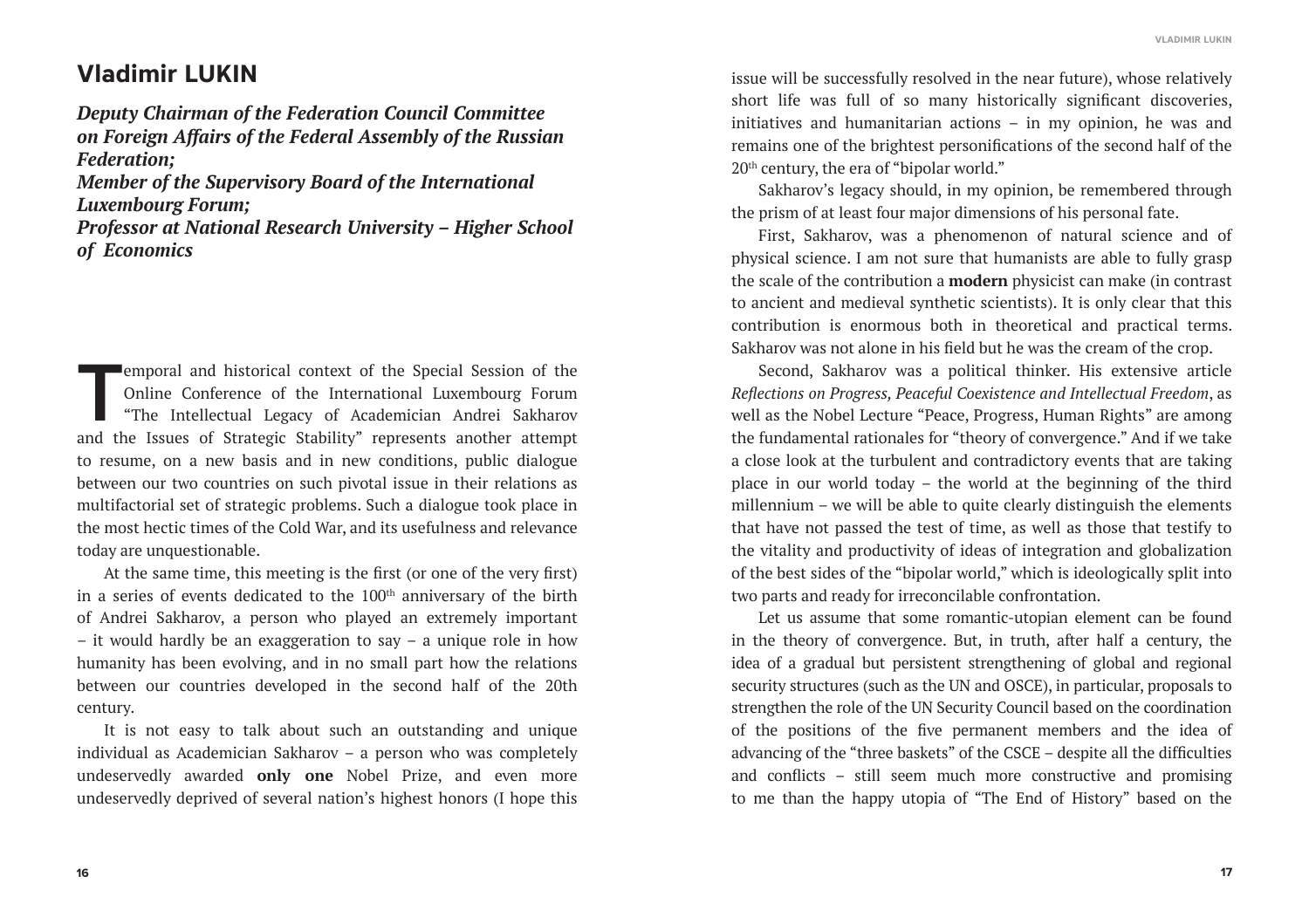post-communist Ptolemaic flat unipolar world – even if it rests on three whales. "The future," Sakharov emphasizes, "is in the paths of pluralistic convergence and controlled scientific and technological progress."

Third, Sakharov was a human rights activist. His selfless, heroic work in this area hardly requires additional comments. It is a separate, huge topic.

Fourth, Sakharov was one of the pillars, one of the founding fathers of the global nuclear equilibrium, on which world of the second half of the 20th century rested, and, by and large, our planet and the humanity rest to this day.

Extremely interesting and instructive is his evolution from an outstanding nuclear scientist, carried away by his professional work, who looks at the world from a very tall, but his own, "departmental bell tower," to an outstanding, strategic thinker who increasingly more clearly and deeply understands both the undoubted stabilization possibilities and the monstrous dangers of the proliferation of nuclear missile potentials, both horizontal and vertical. His following statement can be considered a final point in this area:

*I believe that the issues of war and peace in the issues of disarmament are so important, that even in the most difficult situation they should have absolute priority, and it is necessary to use all the existing possibilities for their solution, to prepare the ground for further progress towards the future. In this, the goals of all responsible people on earth coincide, including, as I believe and hope, the Soviet leaders..."*

And further:

*"…any negotiations on disarmament are possible only on the basis of strategic balance."*

The modern world, of course, has changed a lot since the departure from the scene of such titans of the last century as Sakharov. Surprisingly, however, it is not the fact that it has changed. It is surprising how many problems of the past remain to be solved by the current generation.

I just want to say in the words of the poet of that past generation, "Everything is returning to its own circles, only these circles are changing."

One of the most stable factors of strategic balance is the fact that 90% of the nuclear missile potential of the modern world is still under control of our two states. Apparently, the level of responsibility of Russia and the United States for maintaining global security in this area should also be recognized as comparable.

I think that a public dialogue on this range of issues with participation of authoritative representatives of all, without exception, nuclear powers would be useful right now. And in the future, it will become critically needed.

But let's first "brush the dust off the past." All the more, this past **bilateral** public dialogue was useful, and sometimes productive for nourishing the ideas of interstate dialogue. Let us, as Academician Sakharov put it, start looking for "pluralistic convergence" at the level of US-Russian scientists and experts.

For as Winston Churchill remarkably said in 1941, "If we win, nobody will care. If we lose, there will be nobody to care."

And then the future will show.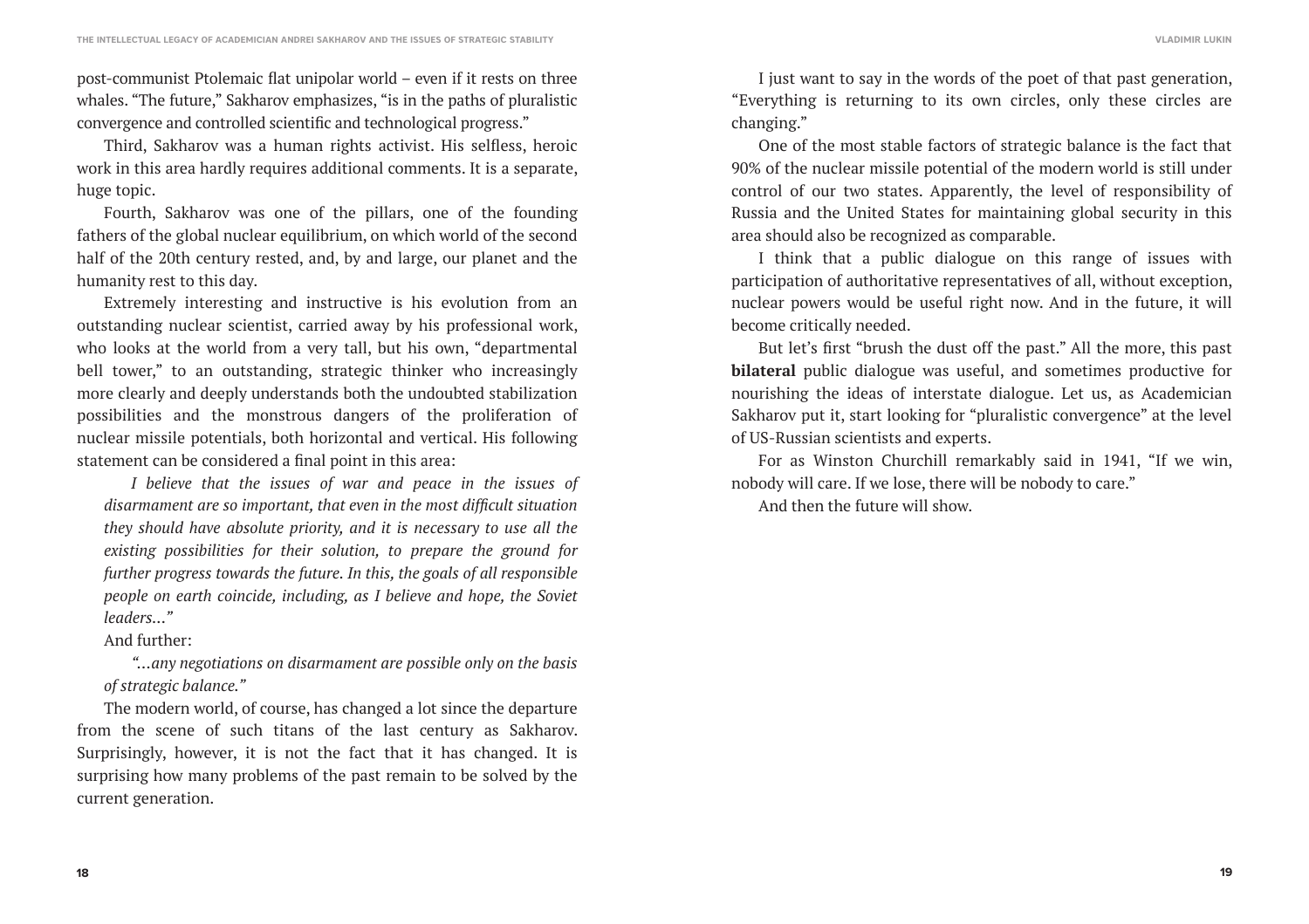# **Alexey ARBATOV**

*Head of the Center for International Security, Primakov National Research Institute of World Economy and International Relations, Russian Academy of Sciences; Academician, RAS; Deputy Chairman of the Organizing Committee of the International Luxembourg Forum*

*Vice-Chairman of the Special Session of the Online Conference of the Luxembourg Forum "The Intellectual Legacy of Academician Andrei Sakharov and the Issues of Strategic Stability"*

veryone knows that the Academician Andrei Sakharov went<br>down in history as a great nuclear scientist, humanitarian,<br>human rights activist and a fighter for peace. The latter sounds<br>like a tired stamp that was awarded to mu down in history as a great nuclear scientist, humanitarian, human rights activist and a fighter for peace. The latter sounds like a tired stamp that was awarded to multiple Soviet leaders, but often had nothing to do with reality. In the case of Sakharov, it was actually true, as he fought for peace not together with the "general line of the party and the government," but often against it. Under the guise of peace-loving rhetoric, the Soviet Union held the ironclad belief forged in multiple wars that peace was the stronger, the more variety of weapons – primarily, nuclear weapons – the state had. Academician Sakharov was the first in our country to challenge this axiom. His position was all the more shocking for the Soviet Union and surprising for the rest of the world because he was the one who contributed the most to the creation of the Soviet thermonuclear bomb.

It would be senseless to argue about which of the mentioned dimensions of Sakharov's life was the most significant. Nevertheless, one can say that it was his fight for peace that he waged not through rhetoric and declarations, but through treaty-based legal restrictions and reductions of nuclear weapons. All areas of his work were very

important, but this one was dedicated to the most important issue in our lives: the prevention of nuclear war.

For most people, such problems are not present in everyday reality, which is only natural. But despite the importance of other concerns in a life of an individual, each nation and all humanity, none of them can as quickly and irreparably decide the fate of modern civilization as a nuclear war.

Sakharov famously said that it is necessary to ensure "that thermonuclear weapons deter war, but are never actually used." This idea, in our own country and in the West, became the basis for the doctrine of nuclear deterrence. But the Cold War showed that without restrictive measures established by treaties, nuclear deterrence fuels arms race, regularly exacerbates threat of nuclear war, causes crises (such as Cuban Crisis of October 1962) and incurs excessive material costs.

Based on this experience, the construction of a nuclear weapons control system began in the 1960s. Since the early 1970s, strategic arms negotiations have been based on the principle of parity ("equality and equal security"). However, after the end of the Cold War, since the early 1990s, it was necessary to establish a more extensive principle, and the principle of "strategic stability" was placed in the basis of agreements on the reduction of offensive strategic weapons. The concept of "strategic stability" was defined as the strategic relations of the parties **that would eliminate incentives for the first nuclear strike.** 

It is important to emphasize that this concept was not a dream of a brighter future, but had clear military-technical parameters. It had served as a working blueprint for the treaties of the following 20 years, which had reduced the world's nuclear arsenals almost to order and minimized the possibility of nuclear war. The world stopped being worried about this threat... As it turns out, it was for nothing.

Another experience – the experience of the last decade has shown that good relations between nuclear powers and arms control is a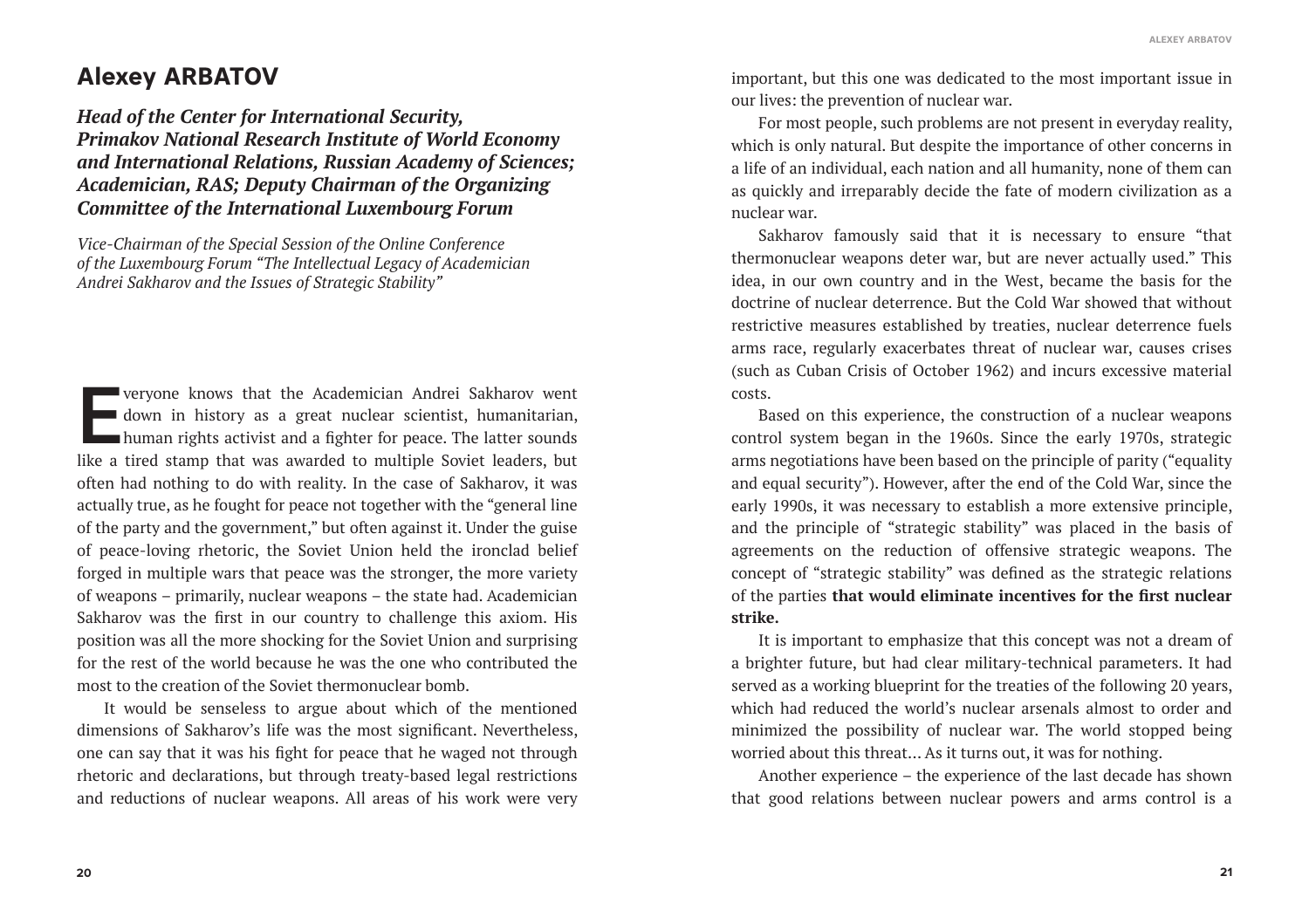kind of "bicycle": you cannot stand still, you can either move forward or fall. In the field of arms control, there has been an unprecedented stagnation since the conclusion of New START Treaty in 2010. At the same time, international tensions were increasing, the arms race was gaining momentum and the entire international legal system of nuclear disarmament was being dismantled. The nuclear world order is changing. Rapid military and technological developments have a powerful impact on strategic stability. New strategic and operational concepts are emerging that increase the risk of nuclear escalation in a possible local crisis situation.

It is unlikely that Sakharov could have anticipated that by his 100<sup>th</sup> anniversary, to be celebrated in 2021, his ideas and concerns would become more relevant than ever. And his political and intellectual courage and moral responsibility will once again be called upon to serve as an example to all those who seek to prevent thermonuclear demise of our civilization.

# **Ernest MONIZ**

*Co-Chair and Chief Executive Officer, Nuclear Threat Initiative; Member of the Supervisory Board of the International Luxembourg Forum*

In the late 1950s, Andrei Sakharov became increasingly concerned about the effects of nuclear explosive testing on the health of the Soviet people and the environment, and persuasively documented these effects in scientifi n the late 1950s, Andrei Sakharov became increasingly concerned about the effects of nuclear explosive testing on the health of the Soviet people and the environment, and persuasively documented on testing that the Soviet Union adopted in 1958, and of course was very disappointed when Chairman Khrushchev ended it in 1961, during the Berlin crisis. The Soviet Union then went on to conduct many tests, and the United States did as well.

In 1963, the Limited Test Ban Treaty was signed, but underground nuclear testing continued until the early 1990s. Today, as signatories to the CTBT, our countries are observing moratoria on explosive nuclear testing.

Everyone in this meeting is aware of the reports that the Trump administration may have recently considered a resumption of nuclear testing, in part linked to concerns about activities at Russia's nuclear test site. Unfortunately, we do not have the level of dialogue, transparency, and problem-solving mentality today that is necessary to help resolve these issues and continue our mutual responsibility in terms of limiting nuclear dangers.

Today, scientists in all countries must be as courageous as Sakharov in advising their leaders against dangerous and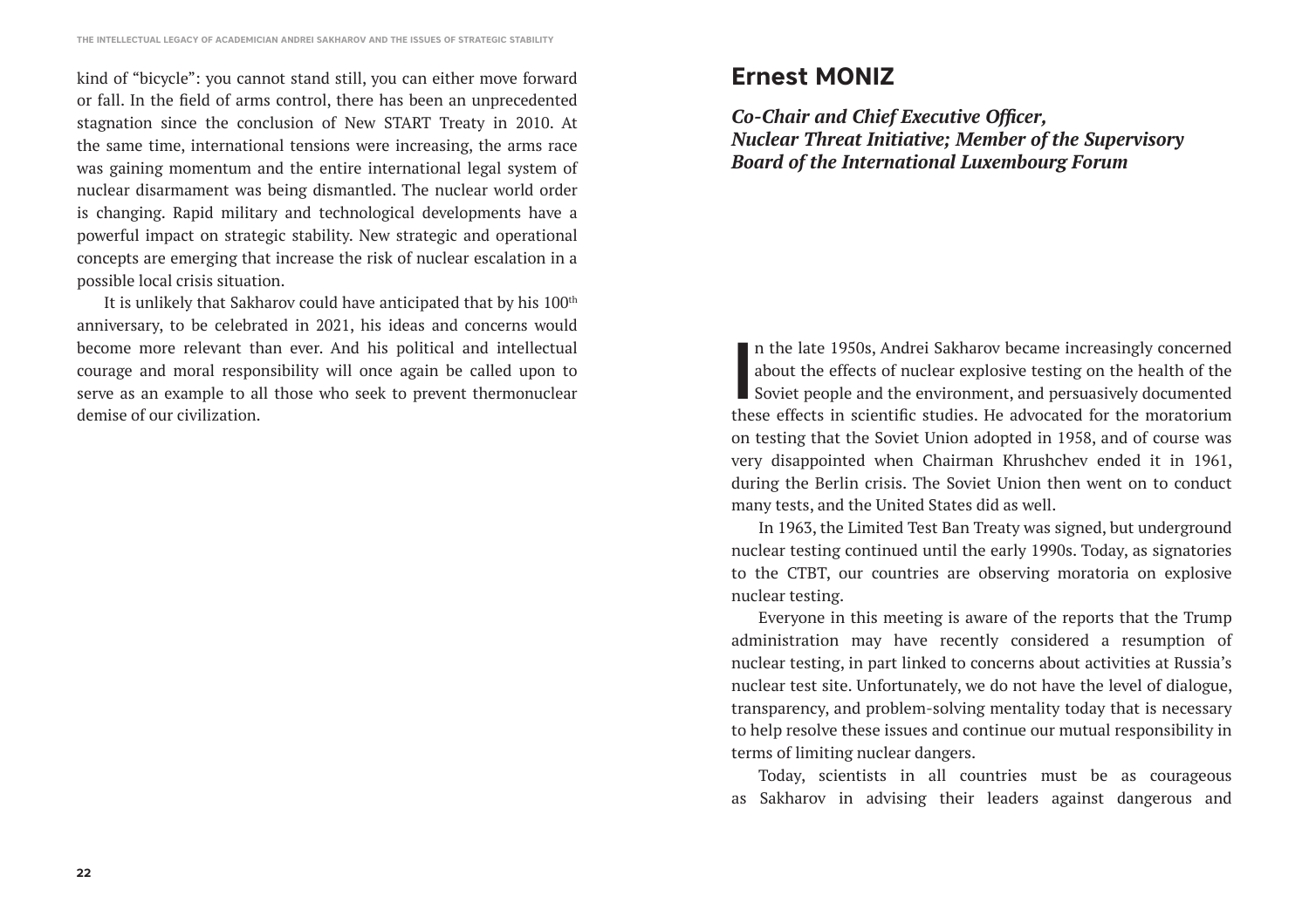unnecessary nuclear activities, including a resumption of nuclear testing, and stressing the need for extending New START and entering into new arms control arrangements.

Regarding the CTBT, I participated in the 1999 United States Senate hearings leading to the extremely unfortunate outcome where the Senate soundly rejected ratification of the CTBT. At that time, there were concerns about the viability of the stockpile stewardship program and verification of the CTBT. Today, we have established that the stockpile stewardship program is effective without explosive testing, and the CTBTO has established an effective worldwide detection system for verification. It is time to revisit the CTBT in that context.

By the late 1960s, Sakharov had turned away from nuclear and scientific work and devoted himself to advocacy against the nuclear arms race and for human rights. He understood that the destructiveness of nuclear weapons necessitated cooperation between the West and the Soviet Union, because direct conflict would be suicidal. At Nuclear Threat Initiative (NTI) we are dedicated to improving the US-Russia dialogue on our shared responsibility as possessors of over 90% of the world's nuclear weapons.

This takes me back to Sakharov's indirect influence on my own career. I joined MIT's Physics Department in 1973. Victor Weisskopf, a veteran of the Manhattan Project, basically established the modern theoretical physics center at MIT, and my advisor at Stanford and Sid Drell were products of Viki Weisskopf's mentorship. But my real mentor at MIT for decades was another professor named Herman Feshbach. Inspired by Sakharov, who had become a dear friend, Feshbach became a leader in the physics community for human rights, helping to establish the Union of Concerned Scientists, establishing the Panel on Public Affairs of the American Physical Society (APS), establishing a specific activity on human rights of scientists in the APS, and eventually the APS creating a Sakharov Prize.

**ERNEST MONIZ**

This influence was largely responsible for my entry as a scientist into the public arena. As Herman Feshbach told me when I was a very young professor, that if I did not get involved in issues like nonproliferation and nuclear safeguards, then I wasn't worth getting tenure at MIT. So, I took that advice very well, and I must say it was a very good advice in terms of really setting my own vector, including eventually as Secretary of Energy in 2013. In that same year, I signed with Sergey Kiriyenko a US-Russia nuclear R&D agreement that we would dearly love to still see put into practice today as part of the US-Russian responsibility to really work together in lowering nuclear dangers and advancing the peaceful nuclear enterprise.

I mentioned Sid Drell, and in an open letter to Sid Drell, Sakharov famously offered his view of the inadmissibility of nuclear war and of what we might call today "strategic stability." I quote from his letter: "In conclusion," Sakharov wrote,

*the absolute inadmissibility of nuclear war, the collective suicide of mankind. It is impossible to win a nuclear war. What is necessary is to strive, systematically though carefully, for complete nuclear disarmament based on strategic parity in conventional weapons. As long as there are nuclear weapons in the world, there must be a strategic parity of nuclear forces so that neither side will venture to embark on a limited or regional nuclear war. Genuine security is possible only when based on a stabilization of international relations and repudiation of expansionist policies, the strengthening of international trust, openness and pluralisation in the socialist societies, the observance of human rights throughout the world, the rapprochement – convergence – of the socialist and capitalist systems, and worldwide coordinated efforts to solve global problems.*

As is often the case, Sakharov was brilliant in being ahead of his time making these statements. The world has evolved, obviously, considerably since then, but it's really incumbent upon all of us to remind world leaders of his wisdom, the inadmissibility of nuclear war, and our, especially the US and Russian, mutual responsibilities.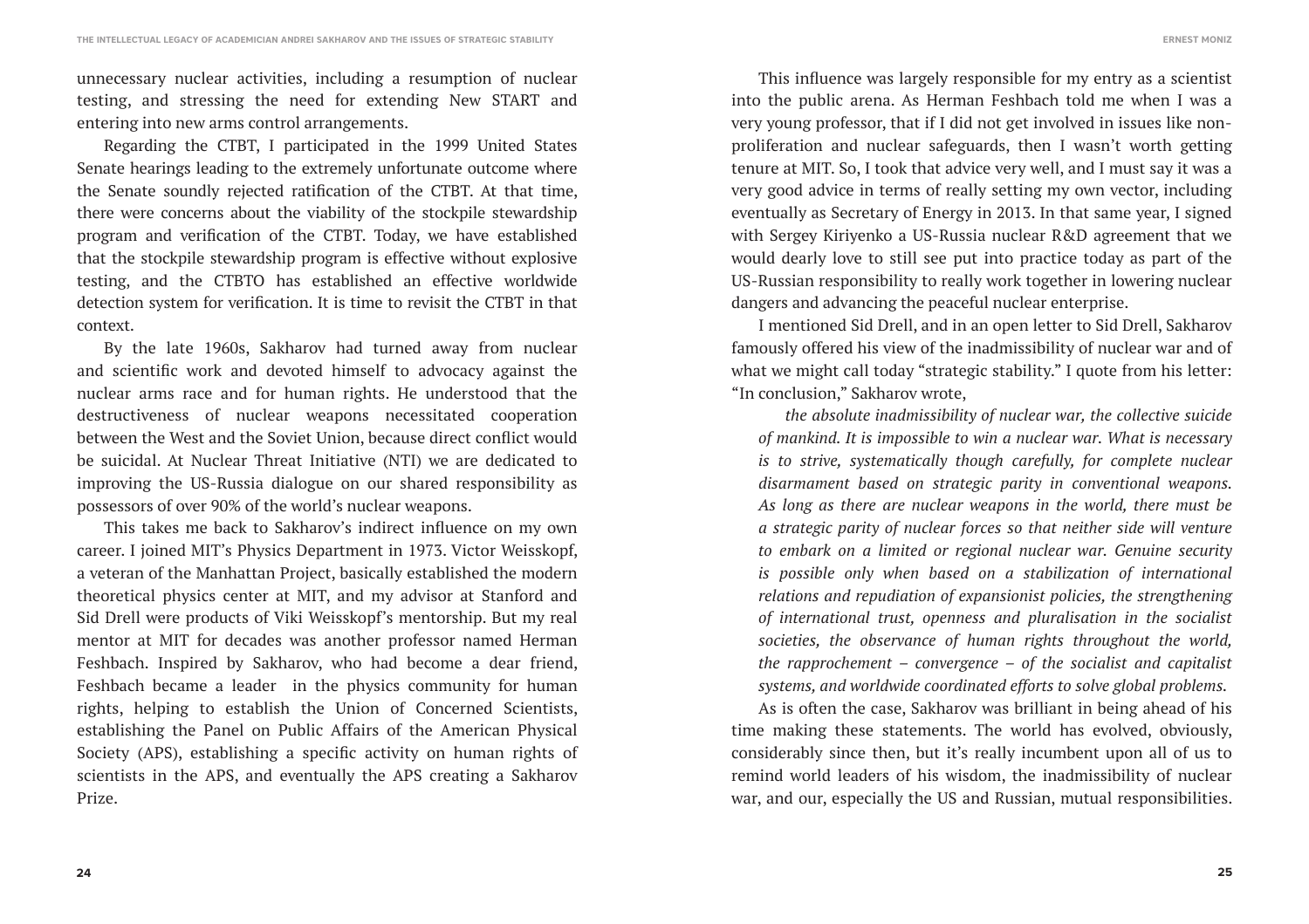And today, at Nuclear Threat Initiative (NTI) we are working hard to try to encourage adoption of the Reagan-Gorbachev statement that a nuclear war can never be won and must never be fought. So, Academician Sakharov's intellect, vision, and courage continue to be a model and an inspiration for all of us, including we who are nuclear scientists.

## **Mikhail FEDOTOV**

*Ambassador Extraordinary and Plenipotentiary of the Russian Federation; Professor at National Research University – Higher School of Economics*

will try to focus on the question of the historical mission of<br>Academician Andrei Sakharov as a great thinker and human rights<br>activist. And I'll start with a quote from his famous Nobel lecture<br>"Pease, Progress, Human Pig Academician Andrei Sakharov as a great thinker and human rights activist. And I'll start with a quote from his famous Nobel lecture "Peace, Progress, Human Rights." His speech, read by Yelena Bonner in Oslo on December 10, 1975, began with the assertion that peace, progress and human rights are three goals that are insolubly linked to one another, "It is impossible to achieve one of these goals if the other two are ignored." The subsequent unfolding of events confirmed the absolute truth of this deeply moral and truly humanistic position. In fact, long before the emergence of the Sustainable Development Goals set by the United Nations in 2000, Sakharov expressed their main idea in the most concise form, which is the organic relationship of sustainable development with the preservation of peace and respect for human rights, including a right for healthy environment.

Both in the Nobel lecture and in his other articles and public speeches, Sakharov repeatedly referred to the Universal Declaration of Human Rights. And although he did not quote its preamble word for word, in it he found support for the conclusion about the need to respect human rights as a guarantee of progress and the preservation of world peace. Much of this declaration is explained by the fact that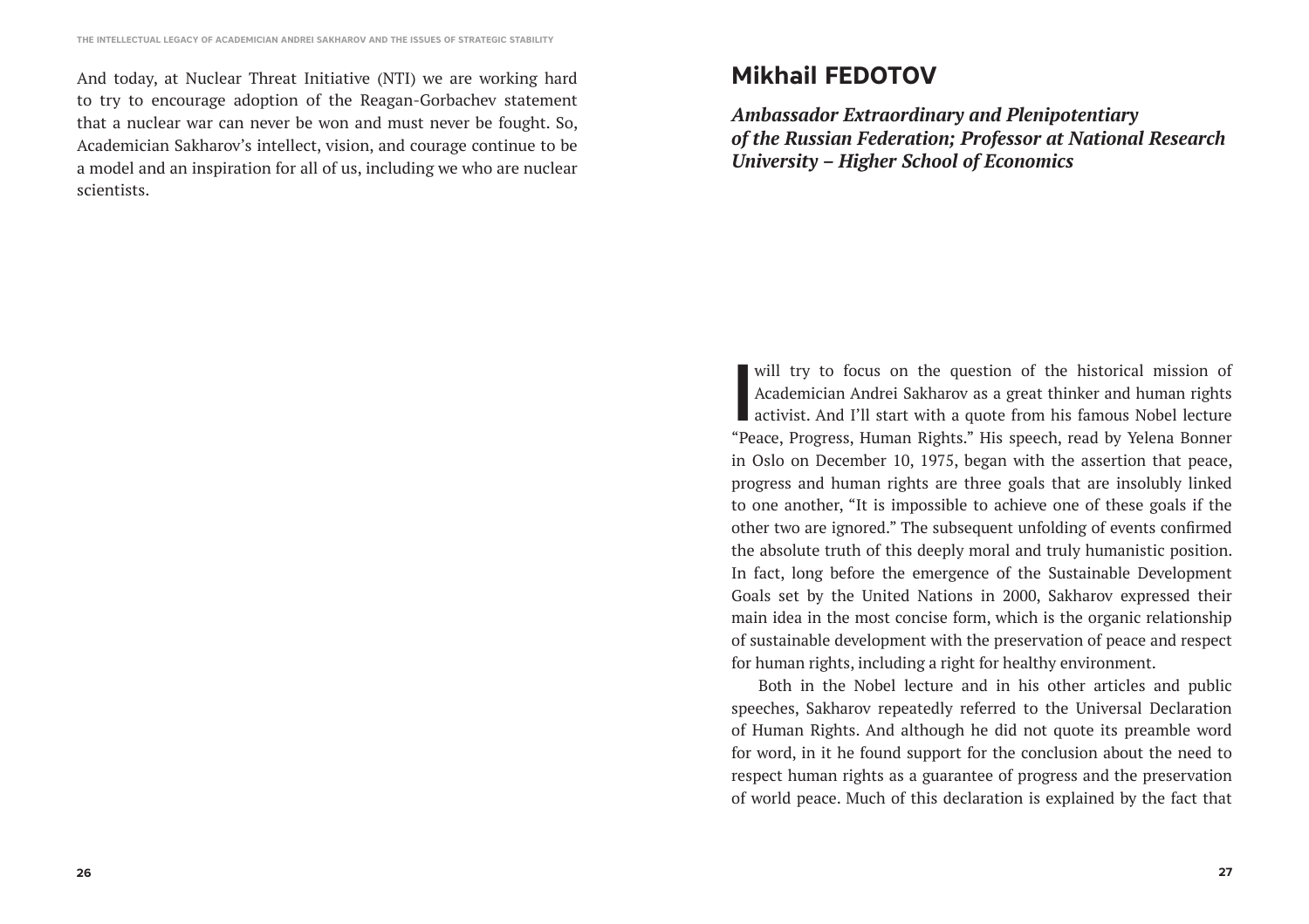it was adopted in 1948, when mankind's wounds from the horrors of World War II had not yet healed, terrible pictures of destruction, concentration camps, and the death of tens of millions of people were still fresh in our memory. And those intellectuals who created the draft of the Universal Declaration of Human Rights proceeded from the same humanistic ideals as Academician Sakharov, linking the preservation of peace with the observance of human rights. This is how the formula appeared, "Recognition of the inherent dignity and of the equal and inalienable rights of all members of the human family is the foundation of freedom, justice and peace in the world."

Developing this formula, Sakharov wrote,

*I am convinced that international confidence, mutual understanding, disarmament, and international security are inconceivable without an open society with freedom of information, freedom of conscience, the right to publish, and the right to travel and choose the country in which one wishes to live. I am likewise convinced that freedom of conscience, together with the other civic rights, provides the basis for scientific progress and constitutes a guarantee that scientific advances will not be used to despoil mankind, providing the basis for economic and social progress, which in turn is a political guarantee for the possibility of an effective defense of social rights. At the same time, I should like to defend the thesis of the original and decisive significance of civic and political rights in molding the destiny of mankind.*

Let's think as to why Sakharov, a great physicist, a man of a brilliant and quite trouble-free scientific standing, abandoned the comfortable life of a three-time Hero of Socialist Labor, abandoned all privileges and preferred this dangerous and incredibly difficult mission of a human rights activist? I find the answer to this question in the works of Sakharov himself. He felt his moral responsibility, as a scientist, for the creation of thermonuclear weapons, which he considered a weapon of collective suicide. Anyone who possesses the weapon of collective suicide should treat it with utmost responsibility,

realizing his accountability before all of humanity and every individual. That is why Sakharov not only defended human rights as the highest and universal value, but also defended the rights of every person who was in trouble, defended the rights of specific individuals.

Perfectly understanding the totalitarian essence of the Soviet system, Academician Sakharov wrote in 1973,

*I am convinced that under the conditions, obtaining in our country a position based on morality and law is the most correct one, as corresponding to the requirements and possibilities of society. What we need is the systematic defense of human rights and ideals and not a political struggle, which would inevitably incite people to violence, sectarianism, and frenzy.*

Sakharov not only stood up for an amnesty for political prisoners, but also signed letters in defense of each of these prisoners of conscience. In his famous Nobel lecture, he listed the names of several dozen dissidents who were being held in Soviet prisons and camps. He saw his duty as a person who felt responsible for the fate of humanity and for the fate of individuals in reminding humanity about the fate of specific human rights defenders and publicly calling for their immediate release.

Sakharov was also interested in the topic of searching for brothers of man in the universe. In his article *The World in Half a Century*, dated May 17, 1974, he wrote,

*I envision an expansion of attempts to establish communication with alien civilizations. These are attempts to receive signals from them in all known types of radiation and at the same time to design and construct our own emitting installations. This is a search in space for informational projectiles of alien civilizations… Inaction here, despite the absence of any guarantees of success in the foreseeable future, would be unreasonable.*

Humanity in fact continued its scientific search in this direction, but "the universe is silent." And this silence suggests that alien intelligence simply does not believe that humanity is capable of taking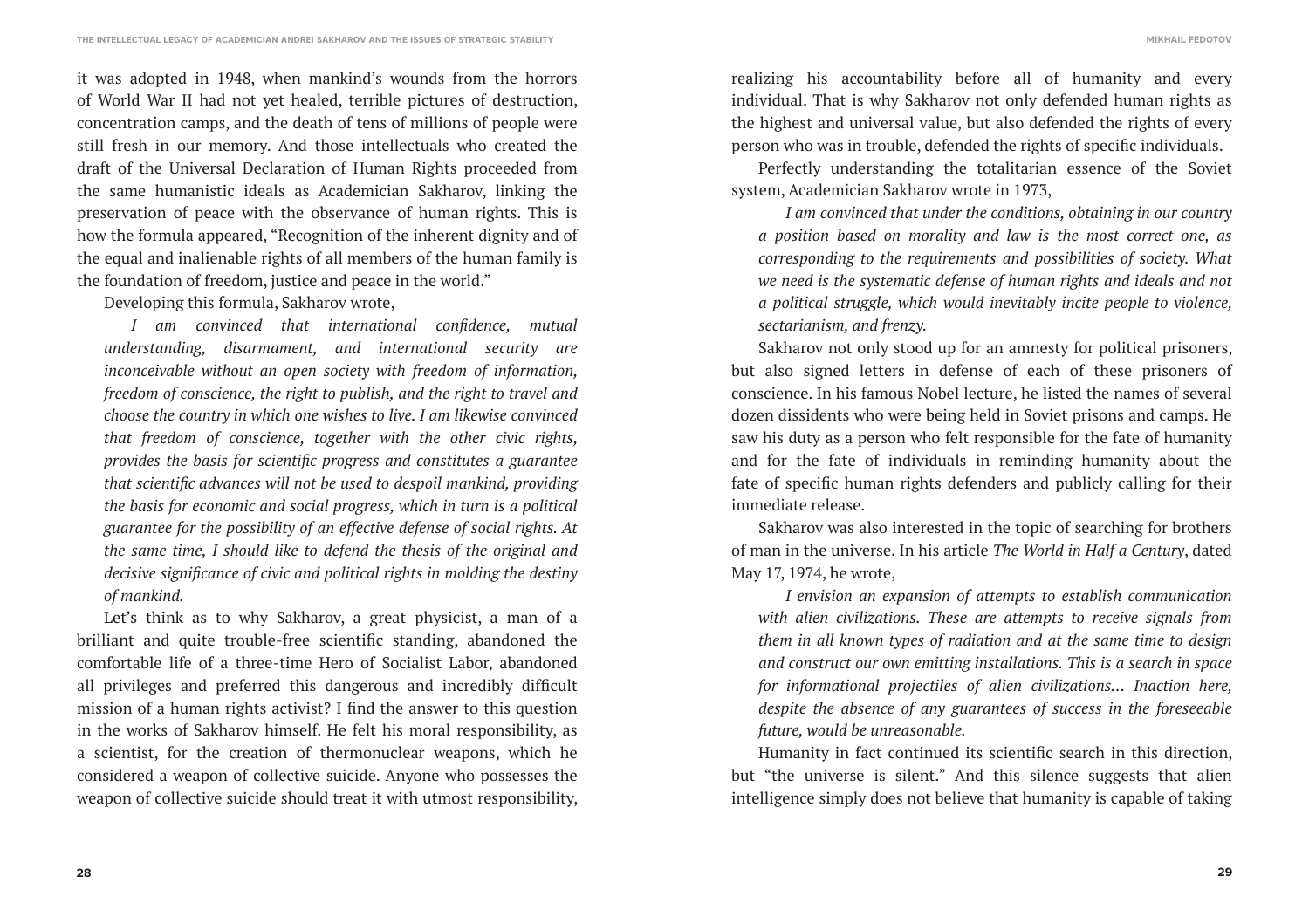responsibility for the fate of the universe. Therefore, the universe is silent in anticipation of the moment when humanity will grow up to its answer. And I can understand it.

Technological progress does not make our world safer. Quite the opposite – now the flight time of missiles has become much shorter than it was 20 and 30 years ago, and therefore, the time for making political decisions has been critically reduced. But at the same time, the flight of these missiles now has no more sense than it had before – the weapon of planetary suicide has a reasonable purpose only while it remains holstered. This is what the people who make political decisions and those intellectuals, whose voices they listen to, must realize first of all. I am convinced that the struggle waged by Sakharov – for scientists to realize their responsibility for the results of research and discoveries – this struggle must continue. As part of the celebration of the centenary of the birth of Sakharov, the organizing committee plans to hold an international conference at UNESCO on the ethical responsibility of scientists. This topic concerns not only nuclear scientists, but also all those who are engaged in breakthrough research in the field of genetic engineering, information technologies, artificial intelligence, etc. Unfortunately, irreparable harm to humanity can be done in a variety of ways, and it is important that scientists have a responsible attitude towards the results of their intellectual search.

Sakharov was a great visionary. In particular, everything that he demanded in his note to the General Secretary of the Central Committee of the Communist Party of the Soviet Union (CPSU Central Committee) Leonid Brezhnev in 1971, eventually came true. He wrote about the need for an amnesty for political prisoners – this amnesty took place in the second half of the 1980s. He wrote about the need to bring under control the so-called compulsory psychiatry. And this was also implemented, although only in 1992. He wrote about the need for public control over the observance of human rights in prisons. And such a system has been operating in Russia since 2008.

He wrote, "to submit the draft law on the press and mass media for public discussion" – and this was also achieved. It was the discussion of our initiative original draft of the Soviet law on the press and other mass media that allowed me to personally meet Sakharov in 1989 at the House of Scientists in Moscow. This is how history linked his 1971 demand with the result of the implementation of that demand in 1990, when press freedom became law. Alas, the time allotted by history for the implementation of Sakharov's social and human rights ideas is measured in decades. But it is gratifying that many of these ideas have already been implemented, and, therefore, there is hope for the implementation of all those that remained unfulfilled.

Sakharov was a great human rights activist. And I would like to end my speech with his words from the article *The World in Half a Century*, written in 1974 and dedicated, first and foremost, to the forecast of the scientific and technological development of human civilization. In his article, he tried to anticipate what the world will be like in 2024. Many of his predictions have already become reality. We have to wait just a little to be able to witness which of Sakharov's forecasts have already become reality (for example, the world wide web), which of them remained on the horizon, and which ones completely fell off the radar. But the main thing has remained unchanged – the fact that "the struggle for human rights is the real struggle of today for peace and the future of mankind."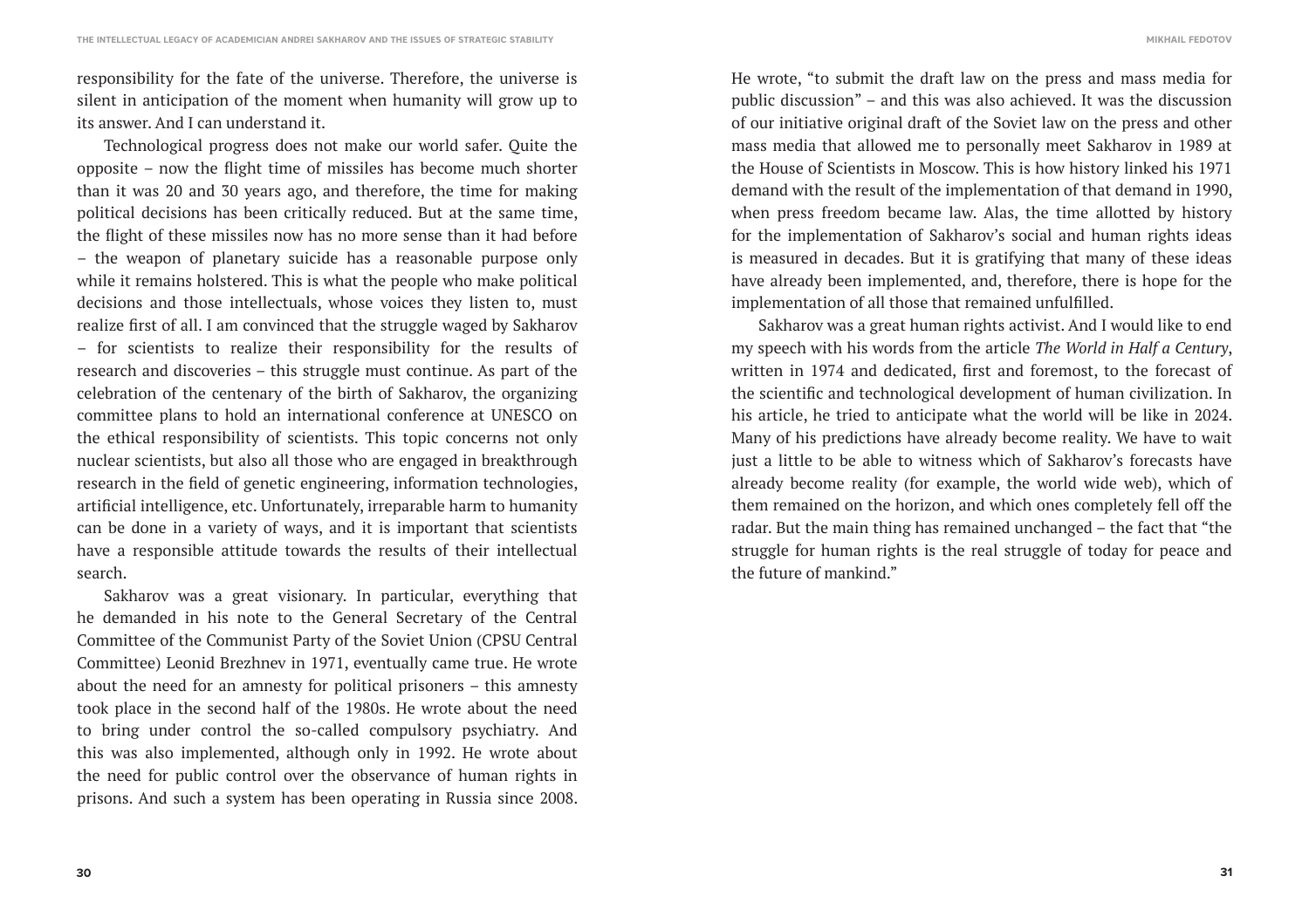### **Sam NUNN**

*Co-Chairman of the Board of Directors, Nuclear Threat Initiative; Member of the Supervisory Board of the International Luxembourg Forum*

akharov's passion to reduce the threat of nuclear use was forged in his experience helping to create these weapons and in his keen understanding of their power to destroy God's universe. Like Siegfried Hecker, the former b forged in his experience helping to create these weapons and in his keen understanding of their power to destroy God's universe. Like Siegfried Hecker, the former head of Los Alamos, I believe that Sakharov would agree that the United States and Russia are doomed to cooperate. 90% of the weapons belong to the two of us, and we certainly have a huge percent of the responsibility. And I also agree with his observation that we seem to be going in a circle. Unfortunately, along with non-nuclear weapon states, we have also now entered into a new cyber age where false warnings or attacks on nuclear command and control systems are increasingly likely. A nuclear war by blunder is, in my view, much more likely than premeditated nuclear attacks. And my suggestions flow from that basic assertion.

In 2007, George Shultz, Bill Perry, Henry Kissinger, and I called for reducing reliance on nuclear weapon globally as a vital contribution to preventing their proliferation and ultimately ending them as a threat to the world. With strained relations between the United States and Russia today, what can we do to move in that direction and to move away from the nuclear risks that Sakharov warned about repeatedly? Let me give you a short list of suggestions. This is not a long-term vision as much as it is what can we do now. Seven suggestions:

First, Russia and the United States have 90% of the world's nuclear weapons, as we said, so we really are doomed to cooperate. We must move away from treating diplomacy as a reward for good behavior rather than an essential tool to reduce nuclear risk. We must work to improve security in the Euro-Atlantic region, which is essential for stability in Europe. And most importantly, we must rebuild communication and cooperation between Russia and the United States and other powers, but beginning with the two of us, which is required for progress in making nuclear use less likely.

Second, our presidents should jointly declare the baseline principle articulated by Ronald Reagan and Mikhail Gorbachev that a nuclear war cannot be won and must never be fought. The way to get China involved a nuclear negotiation, which seems to be the pursuit of the Trump administration, is not by delaying the extension of START, but by having China and other members of the P5 invited to join in this Reagan-Gorbachev-type statement.

Third, as a critical near-term step, the United States and Russia should extend the New START treaty and begin to discuss what comes next, to reduce nuclear risk and to reduce the number of weapons as well as their delivery systems.

Fourth, beginning with the United States and Russia, we must develop red-line understandings for cyber as well as for space. The lack of any type of rules of the road or understandings in these areas greatly increases the risk of miscalculation or blunder that could escalate to a nuclear catastrophe.

Fifth, President Trump and President Putin, or their successors, should mandate that their military and scientific leaders work out options to increase decision time for decision-makers. When God's creation is at stake, as it is, shouldn't we insist that our leaders have more than a few precious minutes to decide whether to pull the trigger when the warning could be a false warning? They could start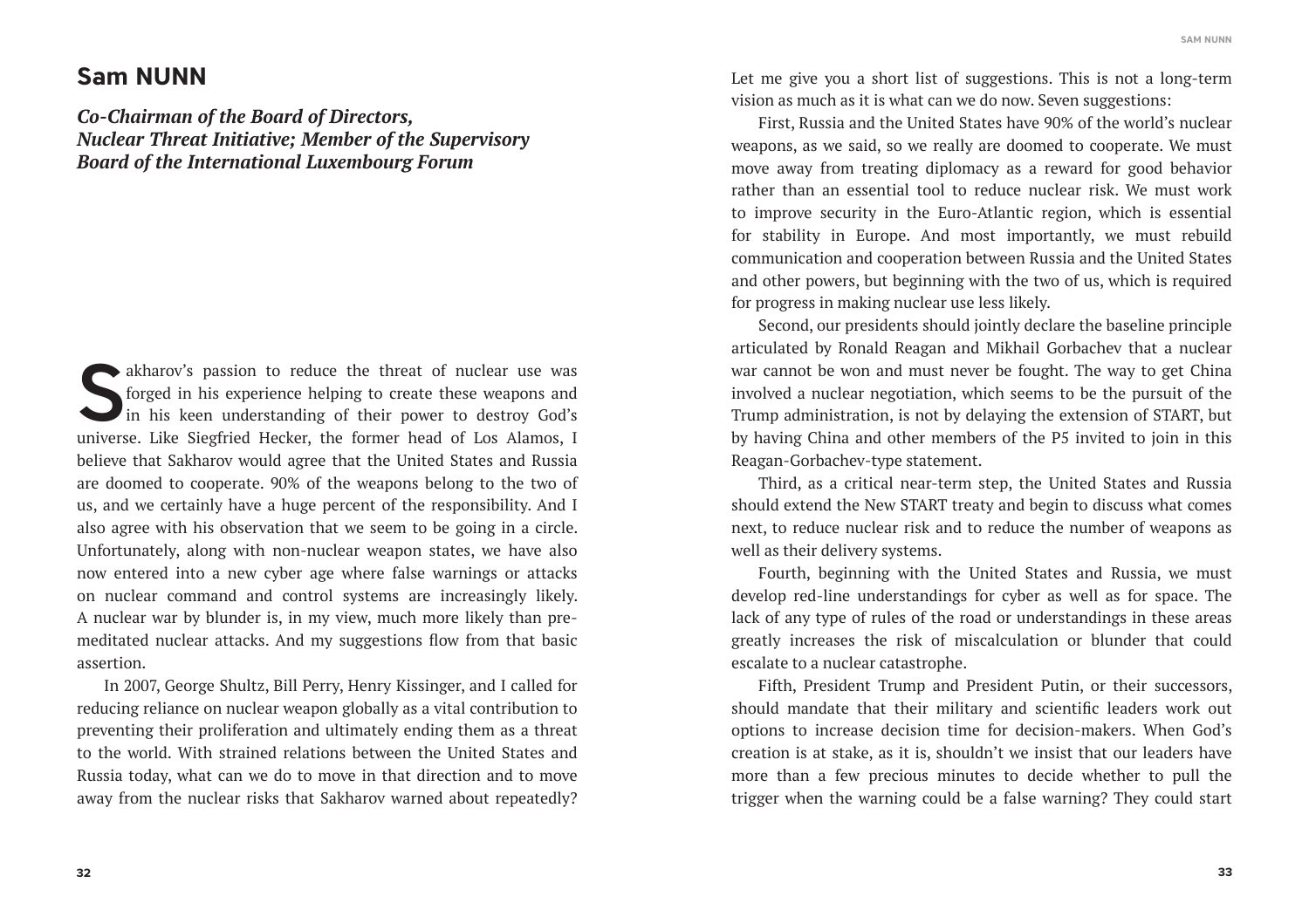by agreeing to eliminate both the United States' and Russian fixed and vulnerable land-based ICBMs, as Bill Perry recommends. We all know these fixed land-based vulnerable ICBMs in both the Russian and United States strategic arsenals, we know they are perceived as firststrike weapons by the military, because you have to use them or you lose them early in a conflict.

Sixth, we must use technology to reduce and not increase risk. A huge challenge today, when reality in the last couple of years has moved in the opposite direction. Every nuclear- weapon state, not just the United States and Russia, should undertake a comprehensive review of its nuclear weapon systems and warning systems to reduce the risk of nuclear use as a result of false warning, an accident or cyber-attack. This should include developing the technical capability to destroy our own missiles armed with nuclear weapons, if they are launched by mistake, along the lines of the fail-safes we already use for satellite launches. We do have fail-safes on the missiles that launch satellites, but when you put a nuclear warhead on a missile, we don't have fail-safes.

Seventh, we should redouble our diplomatic efforts to address the regional proliferation challenges that are growing more dangerous, including North Korea and Iran. The fifty-year track record of the Non-Proliferation Treaty has been impressive: preventing large-spread proliferation of nuclear weapons, ensuring that the peaceful benefits of peaceful nuclear technology are widely shared, and facilitating reductions in nuclear arsenals. We must build on these achievements.

So, as we celebrate the remarkable legacy, courage, and vision of Andrei Sakharov and we mark the solemn anniversary of the devastation of Hiroshima and Nagasaki, we must all rededicate ourselves to continue to work towards Sakharov's vision of a world free from nuclear dangers, and we must demand that our leaders do the same.

# **Mikhail SHVYDKOI**

*Special Representative of the President of the Russian Federation for International Cultural Cooperation; Ambassador-at-Large*

**I** n 1987, Henrietta Yanovskaya, the theatre director of the Moscow Young Spectator's Theater, staged the play "Heart of a Dog." The premiere took place at about the same time that this novella was first published in the Soviet Union. At that time, I worked in the editorial office of the magazine *Teatr* [Theatre]. This is a "sizable" magazine dedicated to the problems of the theater. Back then it was headed by the playwright Afanasy Salynsky. And when we began to think, with whom we should place an order to write a review of this performance, Sergei Abramov, who was the deputy editor-in-chief, picked Andrei Sakharov, and everyone supported him. Sakharov returned from Gorky in 1987. We convinced him to see the play "Heart of a Dog" and asked him to write a review. To our surprise, he did not say no. And to my mind, this review was absolutely outstanding. It was a review written by a scientist who saw the most important ethical problems of science in Bulgakov's story.

I will briefly remind you of the main plot of the story. In the early 1920s, a Soviet genetics professor creates a semblance of a person from a dog, and this person with a dog's heart begins to do the most terrible, disgusting deeds and, by the end, becomes a zealous Bolshevik who is trying to establish Bolshevik order in the worst sense of the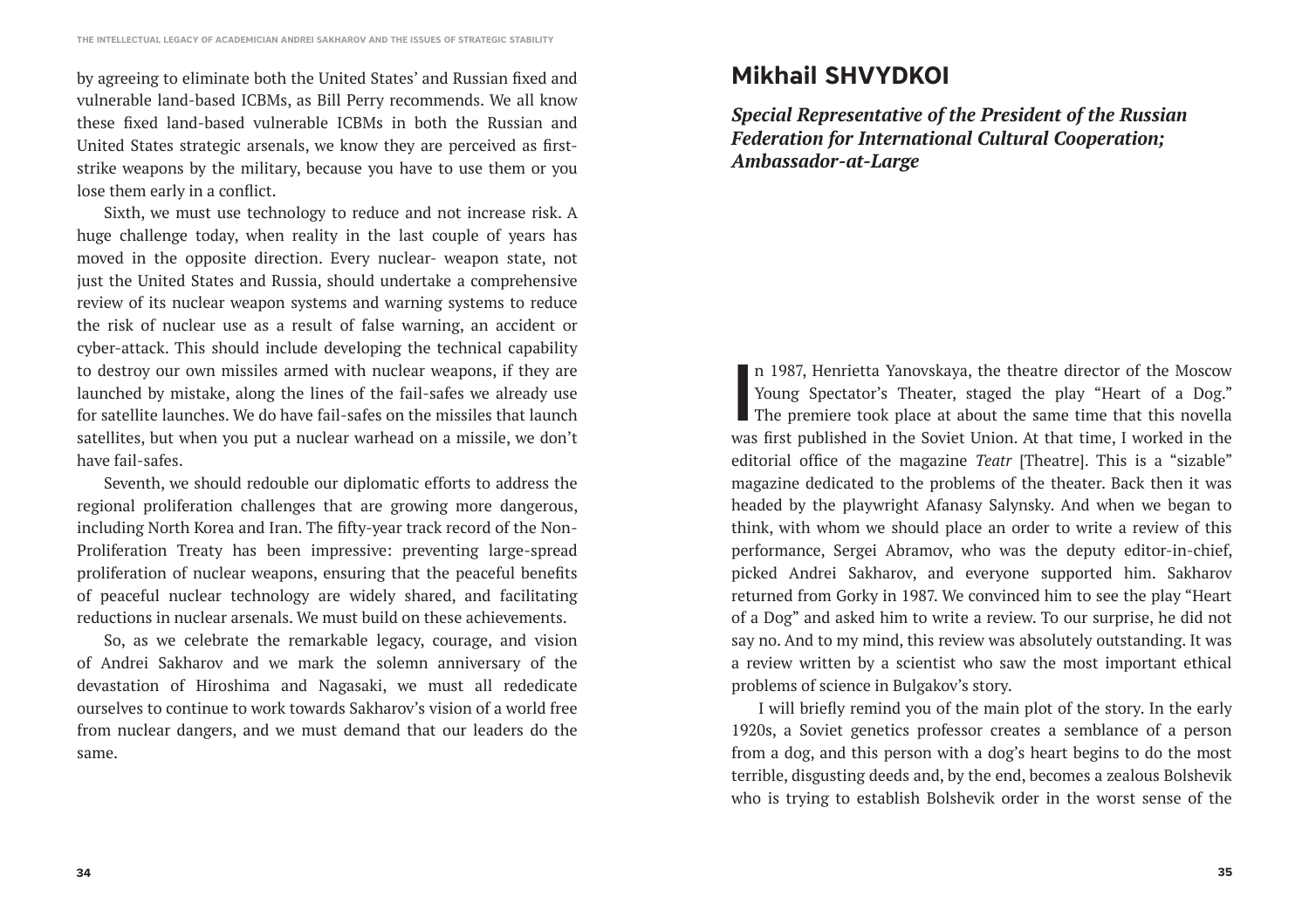word. And Professor Preobrazhensky, seeing his own creation, comes to the conclusion that this creature must be taken out of the human race and returned to its usual canine state.

Sakharov wrote a review of biblical proportions. It was short, but very deep and talked about Father's responsibility for the results of his own creation. This is a biblical story of the creator who suddenly realizes that his creation behaves in a completely unpredictable way, of his creation doing what he did not dare to imagine, of committing all possible sins. It was a review which said that while a scientist cannot always foresee the results of his work, the scientist is nevertheless responsible for what he did. And in this sense, the transformation of the inner path of Sakharov is a transformation not only of him, but also of other great scientists of the 20<sup>th</sup> century.

At this point we can recall the Pugwash Conferences on Science and World Affairs, which began with the well-known letter of eleven outstanding scientists who were not only creators of theories, like Einstein, but also practitioners, who created thermonuclear weapons and contacted with the most destructive things that could be imagined back then, after the Great Patriotic War and after the Second World War. And the Pugwash Conferences was a movement of scientists who understood what they had done. They understood that knowledge cannot be stopped and progress cannot be stopped. But how can the disastrous consequences of progress be contained? The curiosity of scientists and their creative power will still push them to places where there are ethical prohibitions, and taboos created by public consciousness. Think of the great play by Bertolt Brecht about Galileo Galilei, which posits that a scientist will move in the direction of truth, regardless. It does not matter whether the scientist renounces it or not. Galileo knew that the truth still exists, it is impossible to get away from it.

Sakharov was a genius not only in science; he was a genius of conscience. He was a man who understood all the ethical consequences of scientific discoveries and political repression, and of any political transformations – consequences that can be expected, or can bring about the most incredible results. In the end, one can speak of a century-old experiment, which was carried out in Russia, as a kind of social utopia, which in the end turned into a catastrophe.

In this sense, Sakharov was, of course, a man who knew how to turn any particular case into an event of extraordinary importance and almost symbolic meaning. As you know, he looked like a very delicate man, almost meditative, as it seemed, but unusually firm in his convictions. I repeat, our acquaintance with him was very brief. When the issue of magazine *Teatr* came out, I took 5 issues due to him as the author, and together with my youngest son, who was then 7 years old, went to deliver them to Sakharov. He and Yelena Bonner were sitting in the kitchen drinking tea and we shared a short evening talk about theater and science.

This short review was the first censor-monitored publication of Sakharov after his return from Gorky. It was, of course, very important. This was not a theatrical review; it was a kind of philosophical reflection on the role and fate of a scientist in the world.

Currently, the word "war" has ceased to have a threatening tangible power. It is very difficult to strangle a person with bare hands, so people invented knives and guns. But in virtual reality ethical circumstances generally go away completely, the war turns into a kind of a game, and that is scary. It seems to me that today when we talk so much about artificial intelligence and rely on various kinds of cyber advancements, we must remember that in a sense they hollow out the psychophysiology of life and death, the understanding of this process. Sakharov felt this psychophysiology well and he wrote that, "Nuclear war might come from an ordinary one. The latter, as is widely known, comes from politics," and when politicians have no immunity to the word "war," then anything can happen.

And I will also give one more quote from Sakharov. We can quote him as much as we can, it is always useful, and this one applies to our life today. Unfortunately, when there are many threats, including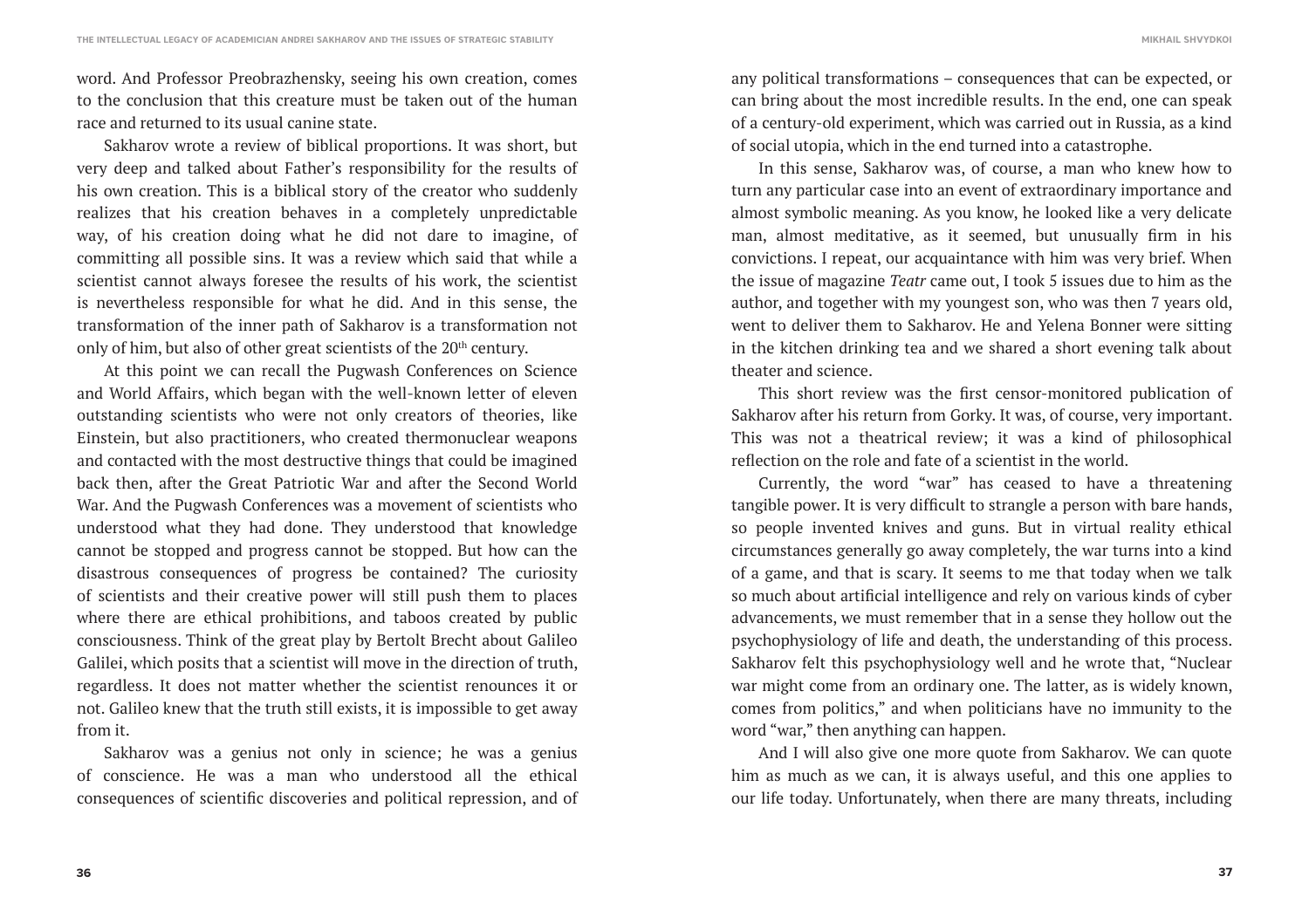a pandemic threat, which each country tried to solve separately, and seemed like we were almost ended up in new Middle Ages, this Sakharov's idea is very important, "The division of mankind threatens it with destruction… In the face of these perils, any action increasing the division of mankind, any preaching of the incompatibility of world ideologies and nations is madness and a crime." This, I think, is a very important thought for today circumstances and should not be forgotten.

Today we are talking about the responsibility of scientists, but Sakharov always wrote about the responsibility of politicians as well. And it is no coincidence that one of Russia's initiatives lately was an important initiative of President Vladimir Putin to hold a summit of the leaders of the member states of the Security Council, of P5 that once established the UN.

And of course, today the voices of scientists on the most important problems of the world practice should sound louder. This is also important because we are witnessing the degradation of knowledge and understanding. People think that if they have Google and the Internet at their fingertips, they know everything. And this is a colossal mistake. Perhaps there is more information, but less understanding. And one of the colossal problems is the degradation of understanding. This is what Sakharov wrote about and what is extremely important today. That is why the voices of scientists should sound as loud as possible, breaking through the noise and interference of time.

# **Frank von HIPPEL**

*Professor and Co-Director, Program on Science and Global Security, Woodrow Wilson School of Public and International Affairs, Princeton University*

### **Some personal memories of Andrei Sakharov and his contributions to strategic stability**

I first learned of Sakharov when I read the translation of his great essay "Progress, Coexistence and Intellectual Freedom," in the *New York Times* on July 22, 1968.

I realized that the Soviet authorities had not succeeded in stamping out intellectual freedom in the Soviet Union and that here was a world-class intellect with a proposal for how to end the Cold War. I was very excited for several days.

Two decades later, thanks to Jeremy Stone and Evgeny Velikhov, I had the opportunity to discuss with Sakharov.

Stone had mounted a pressure campaign among US scientists for freeing Sakharov from Gorky. He invited me and my wife to meet Sakharov and Bonner on February 11, 1987 in their apartment, shortly after Gorbachev invited them back to Moscow.

Velikhov invited Sakharov and others, including me, to be on the board of the International Foundation for the Survival and Development of Humanity. As a result, I attended with other members of the Foundation board the meeting where Sakharov first met with Gorbachev. Sakharov brought with him a list of political prisoners, who he insisted Gorbachev should free.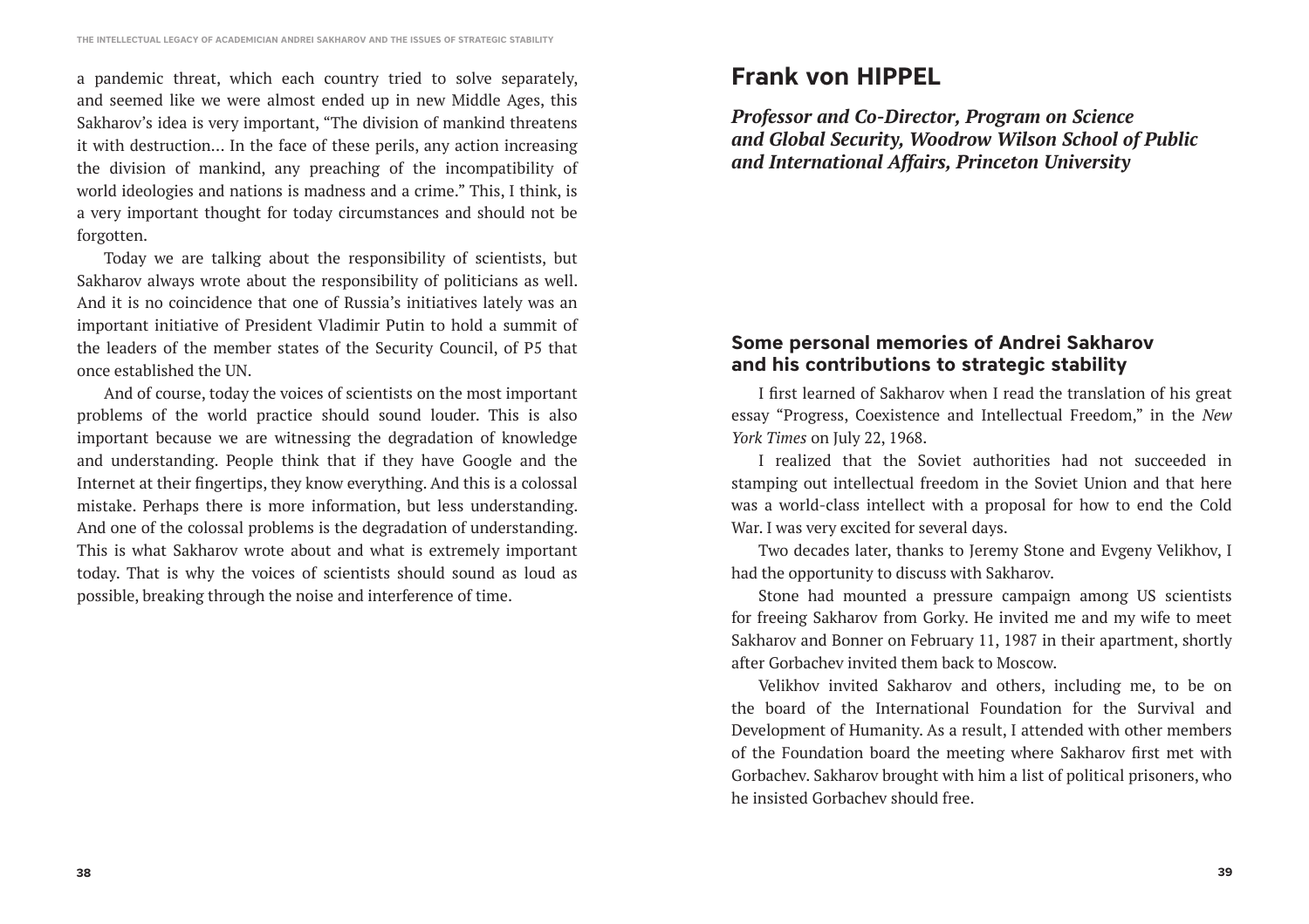**FRANK VON HIPPEL**

At the meeting with Sakharov in his apartment, we discussed what Sakharov would say at the International Scientists' Forum on Drastic Reductions in Nuclear Weapons for a Nuclear-Free World that Stone and I had come to Moscow to attend.

Fortunately, the KGB recorded and transcribed our discussions in Sakharov's apartment for Gorbachev, and I obtained a copy of Gorbachev's marked up copy from Matthew Evangelista, the American historian of the US-Soviet transnational movement for nuclear arms control<sup>1</sup> after the Politburo files were thrown open by President Yeltsin.

We discussed two main topics: ballistic missile defense and deep cuts in offensive nuclear forces.2

### **Ballistic missile defense**

At that time, US interest in ballistic missile defense was blocking progress in the negotiations that ultimately led to the INF and START treaties.

Sakharov felt, however, that the Reagan Administration's Strategic Defense Initiative would collapse under the weight of its technical infeasibility and that the US would not break out of the ABM Treaty if progress was being made on nuclear reductions.

That was the thrust of Sakharov's speech at the Scientists' Forum three days later. After his presentation, in a break between the sessions of the Forum, Andrei Kokoshin and Sakharov had a debate on the subject for the benefit of the press. The same arguments had been made years earlier by Sagdeev *et al* in a report by the Committee of Soviet Scientists for Peace and Against the Nuclear Threat,<sup>3</sup> and by Velikhov.<sup>4</sup> Perhaps, however, Sakharov making public the case for a change of the Soviet position at this particular time helped Gorbachev make that change.

### **Deep cuts**

My own exchange with Sakharov during that visit at his apartment was about a paper some colleagues and I had written about the possibility of reducing the number of deployed strategic warheads on each side to  $2,000$ .<sup>5</sup> Sakharov argued that an analysis of the impact on strategic stability of such large cuts could be done only with "thousands of analysts with computers." Fortunately, with the end of the Cold War, it did become possible to make such cuts without elaborate analysis.

It would be wonderful if we could have another such reduction. Today, however, we are again tangled in debates over possible first strikes and the potential effectiveness of US strategic defenses against a Russian or Chinese retaliation with their surviving strategic weapons after a US first strike.

In my view, the existential deterrence from nuclear weapons is robust and would continue to be robust at much lower levels.

What I worry about, however, is that fears about theoretical first strikes have created instabilities. One is the possibility of an accidental nuclear war due to the launch-on-warning postures the US and Russia have adopted. I also worry that US interest in ballistic missile defense is stimulating offensive buildups in Russia and China.

So, we have again two types of strategic instability to worry about today: crisis instability and arms race instability.

If Sakharov were still with us today, he would be speaking out about these dangers. In his absence, we lesser mortals must do so. I thank the Luxembourg Forum for its intellectual leadership in this area.

<sup>1</sup> Matthew Evangelista, *Unarmed Forces: The Transnational Movement to End the Cold War* (Cornell University Press, 2002).

<sup>2</sup> See also Frank von Hippel, "Sakharov, Gorbachev and nuclear reductions," *Physics Today*, April 2017, pp. 49-54, https://physicstoday.scitation.org/doi/10.1063/PT.3.3525.

<sup>3</sup> R.Z. Sagdeev et al, *Prospects for the Creation of a U.S. Space Based Ballistic Missile Defense System and the Likely Impact* (1983).

<sup>4</sup> E.P. Velikhov, "A Soviet Scientist's Dim View of Space Weapons," *Washington Post,* 24 June 1984, https://www.washingtonpost.com/archive/opinions/1984/06/24/a-soviet-scientists-dim-view-ofspace-weapons/0490a8f1-66bb-4471-8213-41d7f577f2ad/.

<sup>5</sup> Harold Feiveson, Richard Ullman and Frank von Hippel, "Reducing U.S. and Soviet nuclear arsenals," *Bulletin of the Atomic Scientists,* August 1985, pp. 144-150, https://sgs.princeton.edu/ sites/default/files/2019-10/feiveson-ullman-vonhippel-1985.pdf.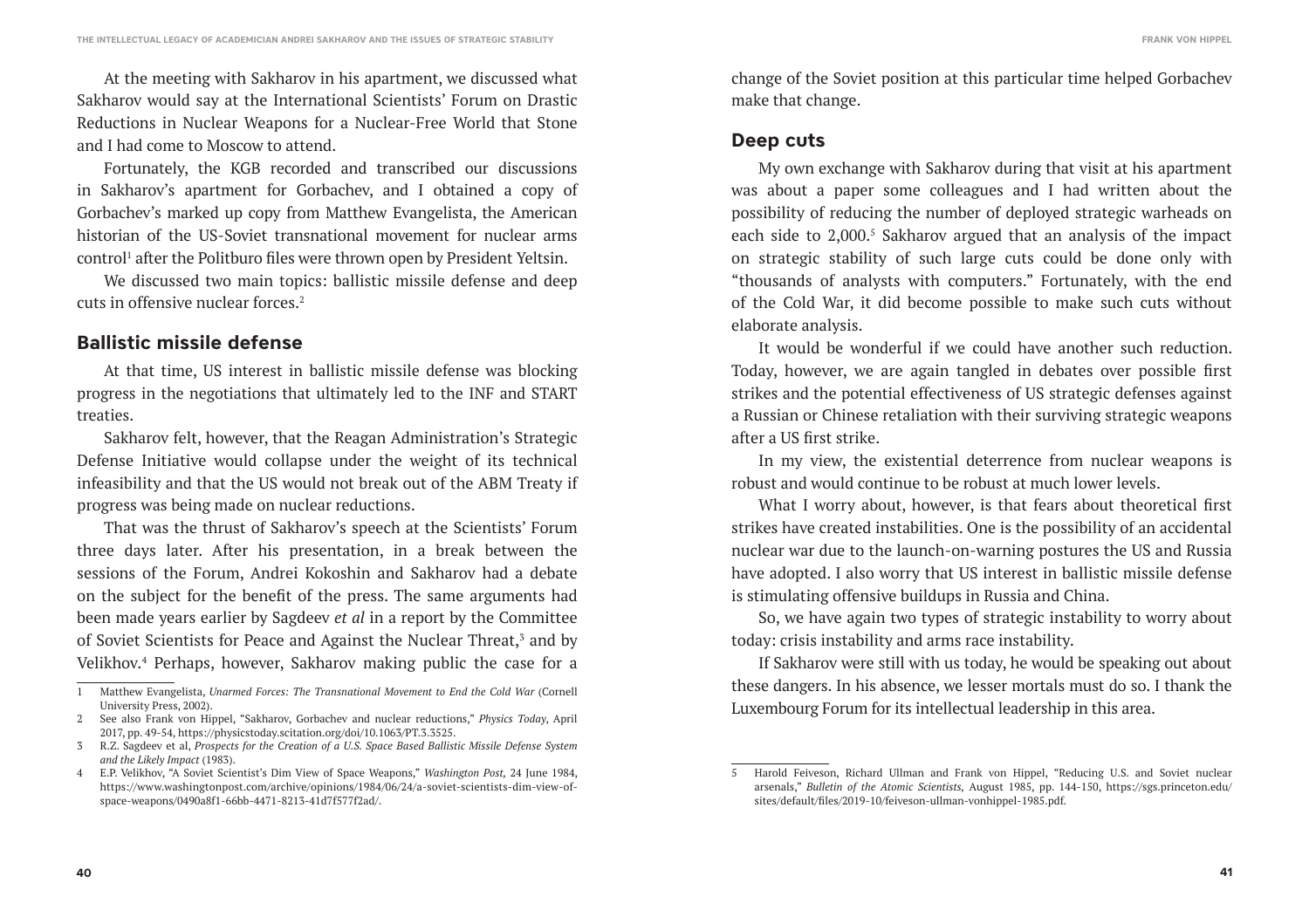## **David HOLLOWAY**

*Senior Fellow Emeritus, Center for International Security and Cooperation, Freeman Spogli Institute for International Studies, Stanford University*

hanks to my friend and colleague Sidney Drell, I had the great good fortune to meet Sakharov twice, once in his apartment in Moscow in June 1987, when he spoke to me about the history of the Soviet atomic project, and agai good fortune to meet Sakharov twice, once in his apartment in Moscow in June 1987, when he spoke to me about the history of the Soviet atomic project, and again in August 1989, not long before his death, when he and Yelena Bonner gave a seminar at Stanford on the recent turbulent session of the Congress of People's Deputies of the Soviet Union.

I want to focus on three elements of Sakharov's thinking and relate them to our current situation. The first is his conception of strategic stability. Sakharov played a key role in the buildup of Soviet strategic nuclear forces. By the late 1960s, a relationship of strategic parity was being formed with the United States. Strategic stability had been created: neither side had an incentive to strike first because each knew that the other could retaliate in a devastating way. In July 1967 he wrote that the "period of approximate and unstable equilibrium," which had begun in 1957, would not last forever: it could be broken, and the illusion might arise that it could be broken.

Sakharov made this point in a letter to Mikhail Suslov (a member of the Politburo and the leading ideologist of the time) seeking permission to publish an article on the topic of anti-ballistic missile defense (ABM) in *Literaturnaia Gazeta*. In his letter he disagreed

with earlier comments Aleksey Kosygin had made about the purely defensive character of missile defenses. Sakharov spelled out the ways in which ABMs could be both ineffective and destabilizing. He urged that the Soviet Union agree to an ABM moratorium with the United States. Nuclear weapons, in Sakharov's view, were an instrument of deterrence. In the article he sent to Suslov, he totally rejected the idea that Clausewitz's notion of war as the continuation of politics by other means could apply in the nuclear age. Such a war would be catastrophic for all. But strategic stability – the stability of deterrence relationships – was not permanent. It needed to be managed carefully.

The second point I want to take from Sakharov is the need for informed public dialogue about nuclear issues. In the article he sent to Suslov, Sakharov argued that the question of a moratorium on antimissile defenses "belongs to the category of highly sensitive matters that are difficult to discuss openly, but it is more important than ever to begin such a discussion." Suslov denied Sakharov's request to publish the article. Sakharov was dismayed, and that dismay is reflected in the opening paragraph of the essay he wrote in the early months of 1968: *Reflections on Progress, Peaceful Coexistence, and Intellectual Freedom*. Here he noted that his views were formed in the milieu of the scientific-technical intelligentsia, which was very worried about the future of humankind. Their concern, he continued, was all the stronger because policy in key areas, including military affairs, was not grounded on "a profound study of facts, theories, views, presupposing unprejudiced and open discussion, which is dispassionate in its conclusions." Scientists had a crucial role in enabling humanity to deal with the challenges it faced, many of which have a significant scientific-technical dimension. He was making the point about the Soviet Union at the time, but it is a point that has more general application.

My third point comes from the opening paragraph of an article he published in 1974 on *The World after Fifty Years*. In words that have great resonance today, he wrote: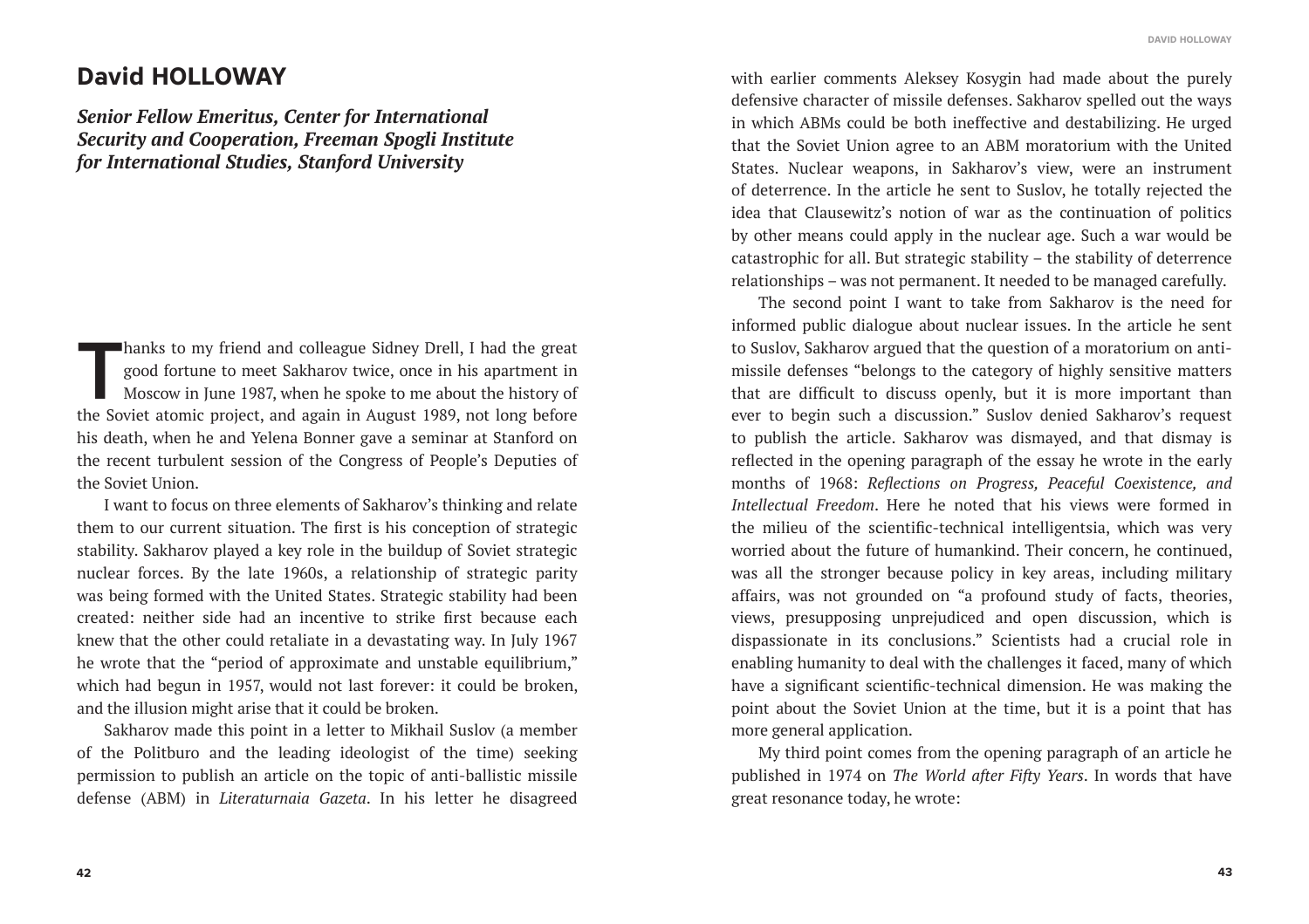*Everyone who starts to think about the future of the world after fifty years – about that future in which our grandchildren and greatgrandchildren will live – is seized by powerful and contradictory feelings. These are despondency and terror before the tangle of tragic dangers and difficulties in the immeasurably complex future of the human race, but at the same time hope in the power of reason and humanity in the souls of billions of people, which alone can resist the approaching chaos.*

Sakharov was greatly interested in the progress of science and technology, but his enthusiasm was balanced by trepidation about the future. "Scientific-technical progress will not bring happiness," he wrote, "if it is not complemented by extraordinarily profound changes in the social, moral, and cultural life of humankind."

How do these three elements relate to the problem of strategic stability today?

Strategic stability in the 1960s was based on the ability of both the US and the Soviet Union to retaliate in the event of a surprise attack by the other. The danger of a deliberate attack by one side on the other has diminished, but the danger of nuclear war by accident, inadvertence, or miscalculation has increased. The requirements of strategic stability have thus become more stringent. The US-Russia strategic relationship is more complicated than it was in the Cold War, for a variety of technological, doctrinal, and geopolitical reasons. This is a complex issue, but let me suggest, in very broad terms, an approach to dealing with it:

- New START should be extended with a commitment by the US and Russia to conduct negotiations for a new treaty that would:
- a) offer paths to accession for the other P5 nations, including China;
- b) cover nuclear warheads associated with non-strategic nuclear weapons;
- c) potentially add new technologies and weapons (or in a separate agreement), in the form of prohibitions on testing or fielding.

As the leading nuclear powers, the US and Russia should engage with each other and with other nuclear powers (either through the negotiations or in separate fora) on the following questions:

- approaches to strategic stability based on the need to minimize the risk of nuclear weapons being used while maintaining their deterrent role;
- a common agreement on the prevention of a nuclear war, similar to that signed by the US and the Soviet Union in 1973;
- organizational and technical measures aimed at eliminating the conditions of potential false warnings of a missile attack, including as a result of cyber intrusions;
- organizational and technical recommendations common to all nuclear-weapon states on ensuring cyber security of nuclear weapons command and control systems;
- initiatives to improve the coordination and security of space operations.

This approach would attempt to build on the aspects of Sakharov's intellectual legacy that I pointed to earlier. It would address the concept of strategic stability in new technological and geopolitical circumstances. It would have to draw on the scientific and technical expertise not only of governments but also of civil society, fitting into what Sakharov referred to as "the category of highly sensitive matters that are difficult to discuss openly," but require such discussion. And third, it would address – at least partially – Sakharov's concern that unless we change the way we think and act, scientific-technical progress will outstrip our capacity to use it for good.

A final point for our troubled world: When a journalist asked him why he persisted in his hopeless struggle for human rights in the Soviet Union, Sakharov answered: "Well, there is a need to create ideals even when you can't see any route by which to achieve them, because if there are no ideals then there can be no hope and then one would be completely in the dark, in a hopeless blind alley."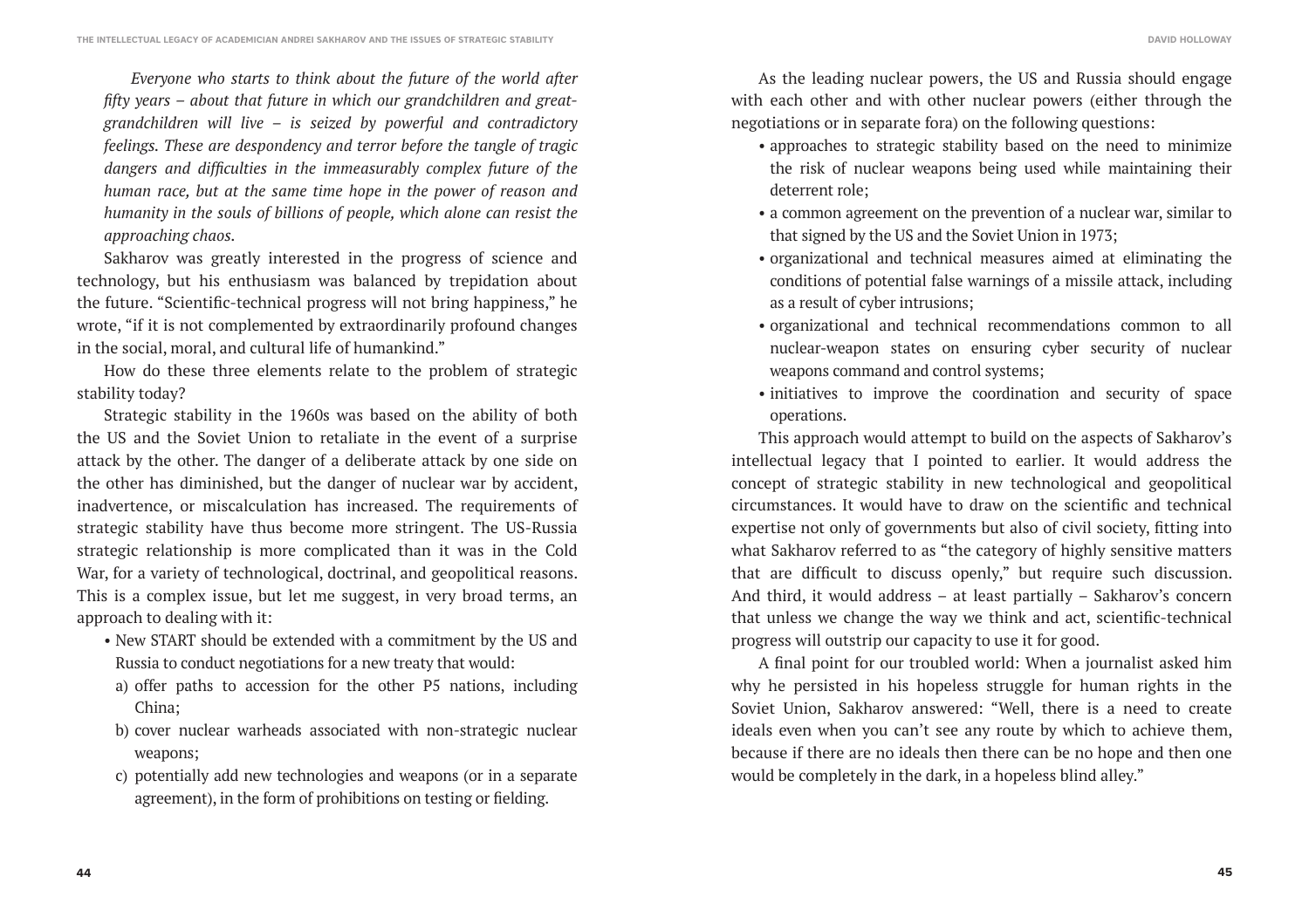#### **VLADIMIR DVORKIN**

## **Vladimir DVORKIN**

*Chairman of the Organizing Committee of the International Luxembourg Forum; Major General (retired); Professor*

ear colleagues! I am extremely happy to see all of you.<br>American colleagues, my good friends, Sam, Rose, Bill Perry<br>and Bill Potter, everyone else and, of course, our Russian<br>porticipants. Proviously, I thought that it was American colleagues, my good friends, Sam, Rose, Bill Perry and Bill Potter, everyone else and, of course, our Russian participants. Previously I thought that it was impossible to say anything new about Andrei Dmitrievich – in addition to what has already been said, what has already been published over the years, and only personal experiences, some of which I have heard today, are of interest.

My impression of Academician Sakharov is connected to what I heard about Andrei Dmitrievich from his closest colleagues, who were distinguished just as he was. I heard this in the distant Soviet years, at the time of, as I remember, Chernenko. After a big meeting, we had a private conversation. And so, I heard people talking about the reaction of Andrei Dmitrievich to the explosion of the Tsar Bomb on Novaya Zemlya, the bomb with a yield of 58 megatons. It was a time of frenetic testing; we also launched a missile from Severomorsk to Novaya Zemlya with a megaton-class nuclear warhead. And the reaction of Andrei Dmitrievich to the explosion of the Tsar Bomb, as his closest associates told me, was the following. They said he was excited as a kid, he was delighted, and then after a while he said,

"This power was given to us instead of reason." I am not sure how to translate it into English. As far as I know, "um" [mind] and "rasum" [reason] are often translated into English the same way, maybe I am wrong here, but I believe that there are many people with a gift of mind, much fewer with a gift of reason. So, what Andrei Dmitrievich said, when he stated that such power was given to us instead of reason, is such a broad definition, such a broad phrase, despite the fact that it is extremely short, that, of course, it refers not only to the yield of nuclear warheads.

I believe that a lot, if not most, of the contradictions, the confrontation, that exist now between Russia and the United States – may be due to a lack of reason in the face of the colossal threats, and associated with the threat of possible use of nuclear weapons. I think that this concept, expressed by Andrei Dmitrievich, is extremely broad, I want to emphasize this.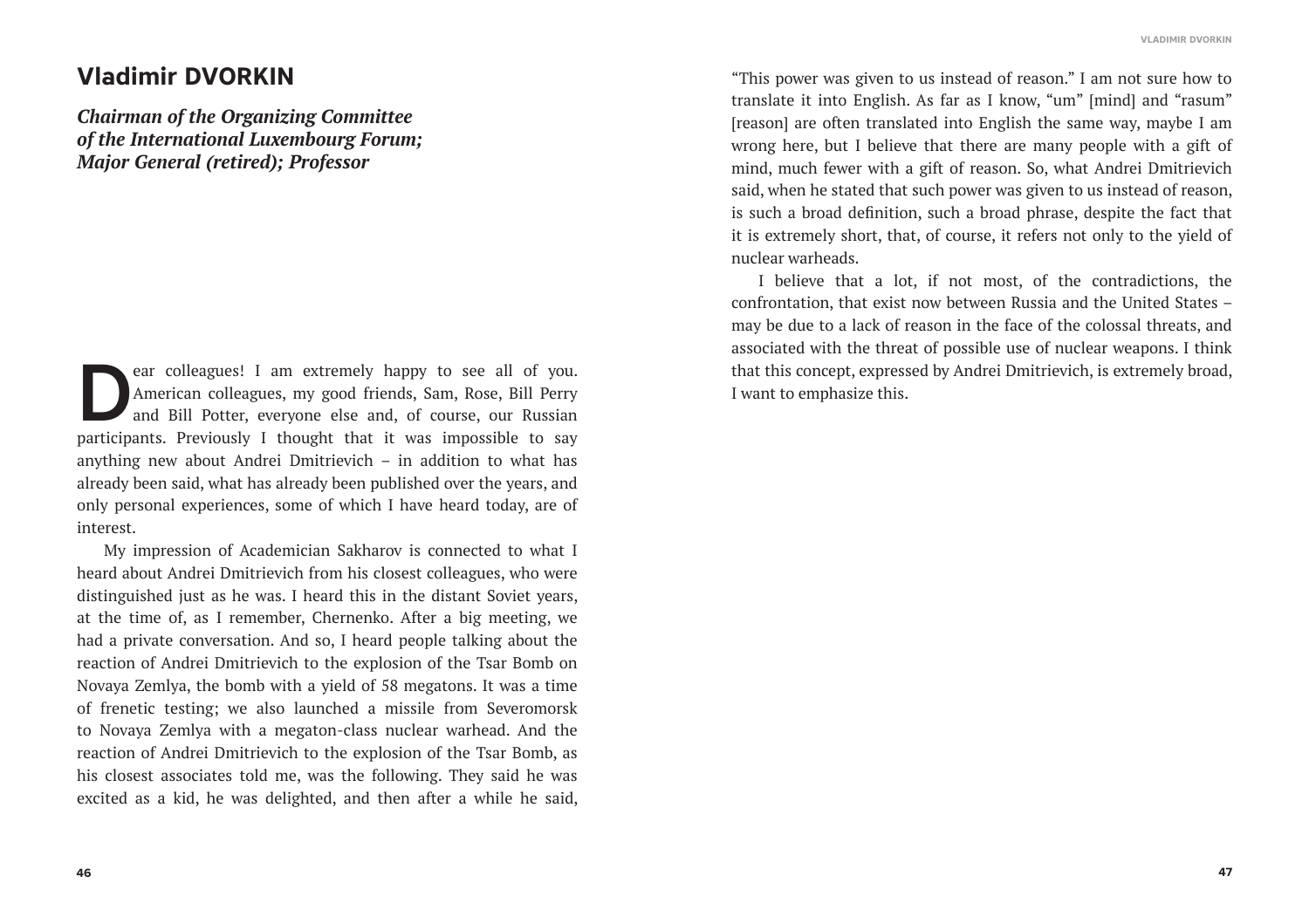#### **ROALD SAGDEEV**

### **Roald SAGDEEV**

*Distinguished Professor at the University of Maryland; Member of the Supervisory Board of the International Luxembourg Forum; Academician, RAS*

was lucky to meet and get acquainted with Andrei Sakharov when I was still a student at Moscow University. I was sent with a small group of graduate students to Sarov, to the military nuclear laboratory, where Sakharov, Kh when I was still a student at Moscow University. I was sent with a small group of graduate students to Sarov, to the military nuclear laboratory, where Sakharov, Khariton, Zeldovich and a number of other major physicists were working. Sakharov's name could not be pronounced aloud – that is how classified he was. Life turned out in such a way, that on my life path I repeatedly met with Sakharov and explicitly or implicitly participated in projects associated with to his name and his work. And sometimes I had to make difficult decisions during that difficult time. At the beginning of my scientific career, I was involved in the development of his idea for a controlled fusion reactor 'Tokamak', that was during my time at the Kurchatov Institute. Now this initial idea of Sakharov and his mentor, Nobel laureate Igor Tamm, is being implemented in the form of a large prototype of the ITER thermonuclear reactor in France, not far from Marseille. Later I met with Sakharov at the sessions of the Academy of Sciences, after I was elected to become a member of the Academy. I witnessed how Sakharov was subjected to obstruction not only by the Soviet government, but also by a number of colleagues at the Academy, who signed letters condemning him. Then years passed, Sakharov ended up

under house arrest in Gorky (Nizhny Novgorod). Gorbachev managed to bring him back to Moscow. And the very first thought that came not only to me, but also to my colleagues on the Committee for Nuclear Disarmament at the Academy of Sciences, and to our colleagues in the United States, was to invite Sakharov to participate in an important format of Soviet-US meetings. We met twice a year during the most difficult of times, when formal intergovernmental discussion channels were virtually non-existent until Reagan-Gorbachev summit period began. The idea of "star wars" – missile defense in space was a stumbling block to serious steps. We waited what Sakharov was going to say about this after his return from Gorky. There were some reasons to believe that maybe he would support the idea of "star wars" because not long before that, Yelena Bonner had made a medical trip to the United States, and there was a kind of "fraternization" with the US "father of the hydrogen bomb," Edward Teller. Will it turn out that Sakharov follows this path, and not the path that he had openly spoken about since 1967? And in January 1987, at an international forum Sakharov clearly formulated his position. From the very beginning, he became an opponent of the new concept of the strategic defense initiative, missile defense of the late 20<sup>th</sup> century.

In late 1988, I was fortunate enough to take part in Sakharov's first trip abroad. It was a trip to the United States organized by the International Foundation for the Survival and Development of Humanity. During that trip a historic meeting of the two fathers of hydrogen bombs, finally, took place. It was a reception in New York, specially organized on the initiative of Edward Teller. I did not attend it, but our colleagues told me in details about what happened. Sakharov came to the podium and talked his mind about "star wars," about the strategic defense initiative. And the celebration that Teller and his colleagues had planned was basically ruined. After finishing his speech, Sakharov apologized and said that he had plenty of other meetings to attend. He left the session, and after that Teller came to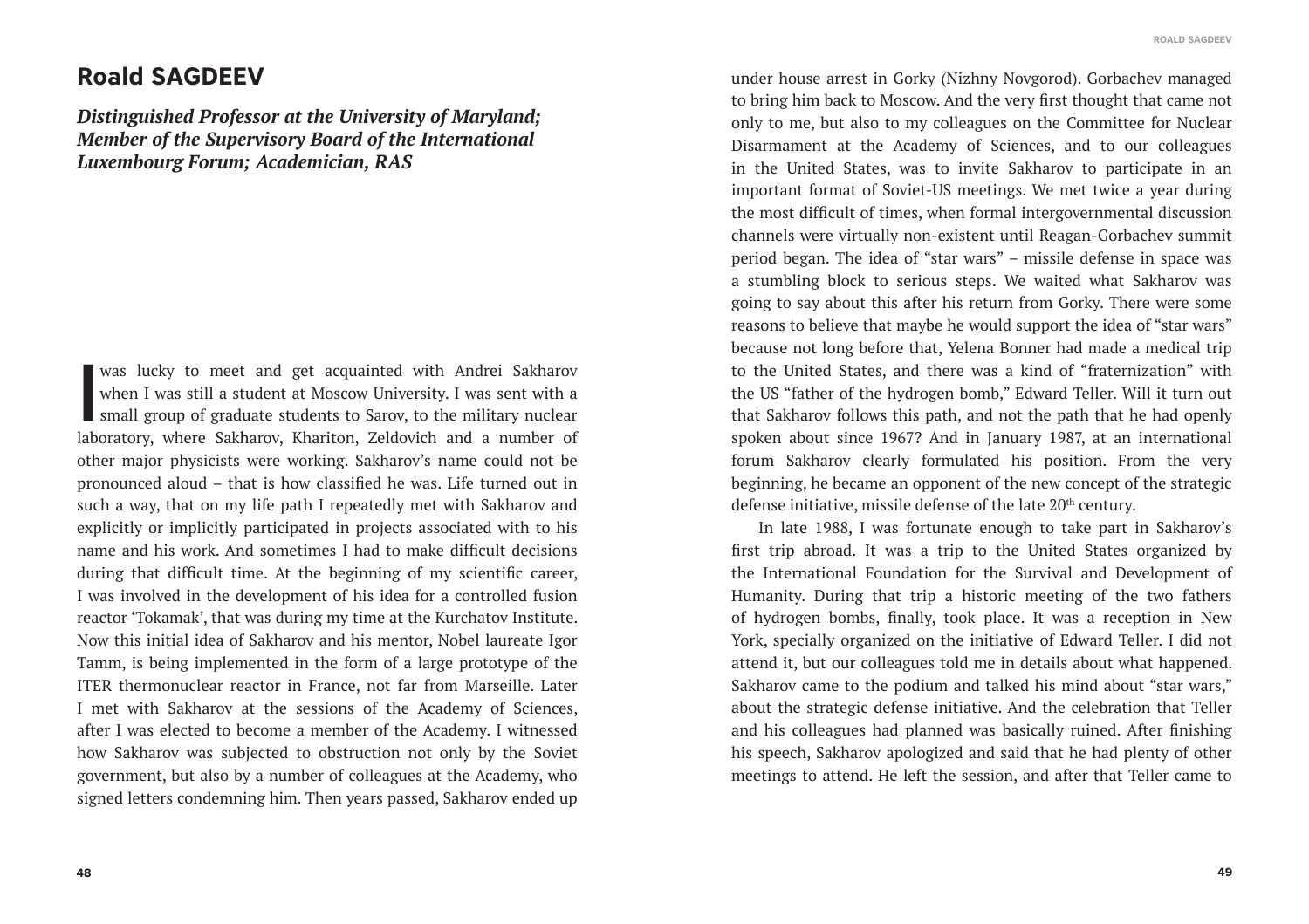the podium again and said his usual phrase, which, as my American friends told me, he repeated on several occasions: "If he (Sakharov) knew as much as we know about it, he would have changed his mind." Thus, Sakharov returned to our normal environment and immediately became a very important member of our international committee. US colleagues who were looking forward to this meeting saw Sakharov for the first time and heard the way he spoke and argued with them during our meeting in 1987, in winter of 1987 in Tallinn, Estonia.

# **William POTTER**

*Director, James Martin Center for Non-Proliferation Studies; Member of the Supervisory Board of the International Luxembourg Forum*

### **Strategic Stability**

As a preface to the views of Andrei Sakharov about strategic stability, it is important to understand his fundamental belief that a nuclear war cannot be won and must never be fought – the same basic principle enunciated by Ronald Reagan and Mikhail Gorbachev. His views on this topic, as well as on strategic stability, are spelled out very clearly in his 1983 article in *Foreign Affairs*, *The Danger of Thermonuclear War: An Open Letter to Dr. Sidney Drell.* In the article, he dismisses as "meaningless" the notion that one can speak of victory in nuclear war, a folly he describes as "collective suicide." Moreover, Sakharov agrees with Drell, who had written widely on the topic, that if the nuclear threshold is crossed, "the most probable result would be swift escalation leading from a nuclear war initially limited in scale or by region to an all-out nuclear war" and general suicide. In light of this premise, he concurs with Drell, and I am quoting from Sakharov's *Foreign Affairs* article: "Nuclear weapons only make sense as a means of deterring nuclear aggression by a potential enemy, i.e., a nuclear war cannot be planned with the aim of winning it."<sup>1</sup>

<sup>1</sup> Andrei Sakharov, "The Danger of Thermonuclear War: An Open Letter to Dr. Sidney Drell," *Foreign Affairs*, Summer 1983, pp. 1006-1007, https://www.jstor.org/stable/20041632?origin=crossref&seq=1.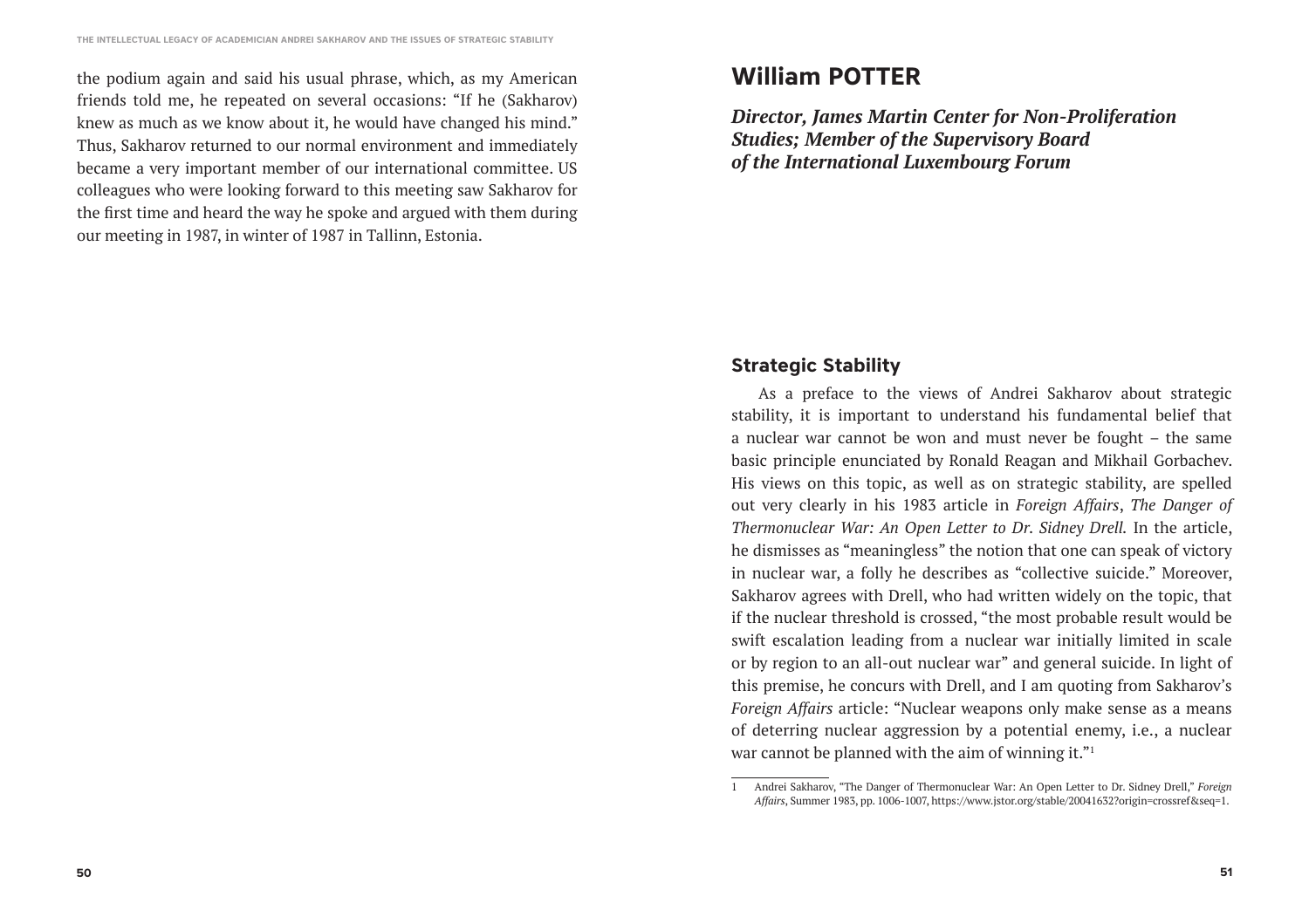While Sakharov acknowledged that a mutual balance of nuclear terror may have had "a certain restraining effect on the course of world events, as of the early 1980s, he argued that it "was a dangerous remnant of the past!" Based on this premise, he agreed with Drell (and his Stanford colleague Wolfgang Panofsky) that "it [was] necessary to restore strategic parity in the field of conventional weapons."

However, unlike Drell, and also somewhat at odds with his rejection of the balance of terror, he maintained that as long as nuclear weapons exist, "there must be a strategic parity of nuclear forces so that neither side will venture to embark on a limited or regional nuclear war." I cite this point, because although Sakharov sometimes is depicted as a modern-day Russian Don Quixote who tilted at the very nuclear windmills he had designed, he took a very realist and tough approach when it came to nuclear arms control, albeit one that regarded nuclear negotiations as indispensable in times of both good relations between the nuclear superpowers and during periods when relations were very strained. In his words, they must be "conducted with persistence, foresight, firmness and, at the same time, with flexibility and initiative."

### **A doomsday torpedo**

The citation made by the Nobel Committee to Andrei Sakharov in 1975 proclaimed him "the conscience of mankind," and few would dispute that characterization. I will return to that dimension of his character in a moment in my closing remarks. Before I do so, however, I want to call attention to one of the paradoxes of Academician Sakharov's work as a nuclear weapons designer, convinced that in order to preserve mutual deterrence, one needed to build bigger and more effective nuclear weapons and delivery systems. As he notes in his *Memoirs*, following the 1961 test of the 50 megaton Tsar Bomba, he was concerned that the military couldn't use it without an effective and reliable delivery system. That led him to dream up "the idea of a giant torpedo, launched from a submarine and fitted

with an atomic-powered jet engine…"2 The intended targets of these torpedoes, each carrying 100-megaton charges, which would explode both underwater, and in the air, were the enemy's harbors.

Sakharov indicates that after he discussed the idea with a senior Soviet admiral, who, in his words, was "shocked and disgusted with the idea of merciless mass slaughter," he himself "was utterly abashed, and never discussed the subject with anyone else." In his memoirs he writes, that he was "no longer worried that someone may pick on the idea as it [didn't] fit with current military doctrines, and it would be foolish to spend the extravagant sums required." Would that his optimism was justified. Regrettably, the idea for a gigantic unmanned, underwater vehicle or torpedo, has resurfaced in recent years, and is variously known as "Ocean Multipurpose Status 6," "Kanyon," and "Poseidon." Depending on the source, this weapon is being designed, developed, and possibly even tested. Although analysts disagree about the exotic weapon's status and characteristics, they generally agree that it is designed to travel long distances at high speed under water for the purpose of striking coastal cities and other targets with a nuclear warhead encased in a cobalt shell to maximize radioactive fallout. I suspect that Sakharov would be appalled at how the doomsday idea he dreamed up and then discarded has been resurrected in an even more grotesque form.

### **Courage of Convictions**

The last point I wish to make concerns Sakharov's transformation from scientist to activist. While there are many inflection points in this transformation, a particularly early one occurred in 1961 at a meeting of atomic scientists and party and government leaders presided over by Nikita Khrushchev. At the meeting, Sakharov contested Khrushchev's claim that it was necessary to resume nuclear testing. According to Sakharov's recollection, Khrushchev publicly chastised him for "poking his nose where it [didn't] belong" and

<sup>2</sup> Andrei Sakharov, *Memoirs* (Random House Value Publishing, 1995).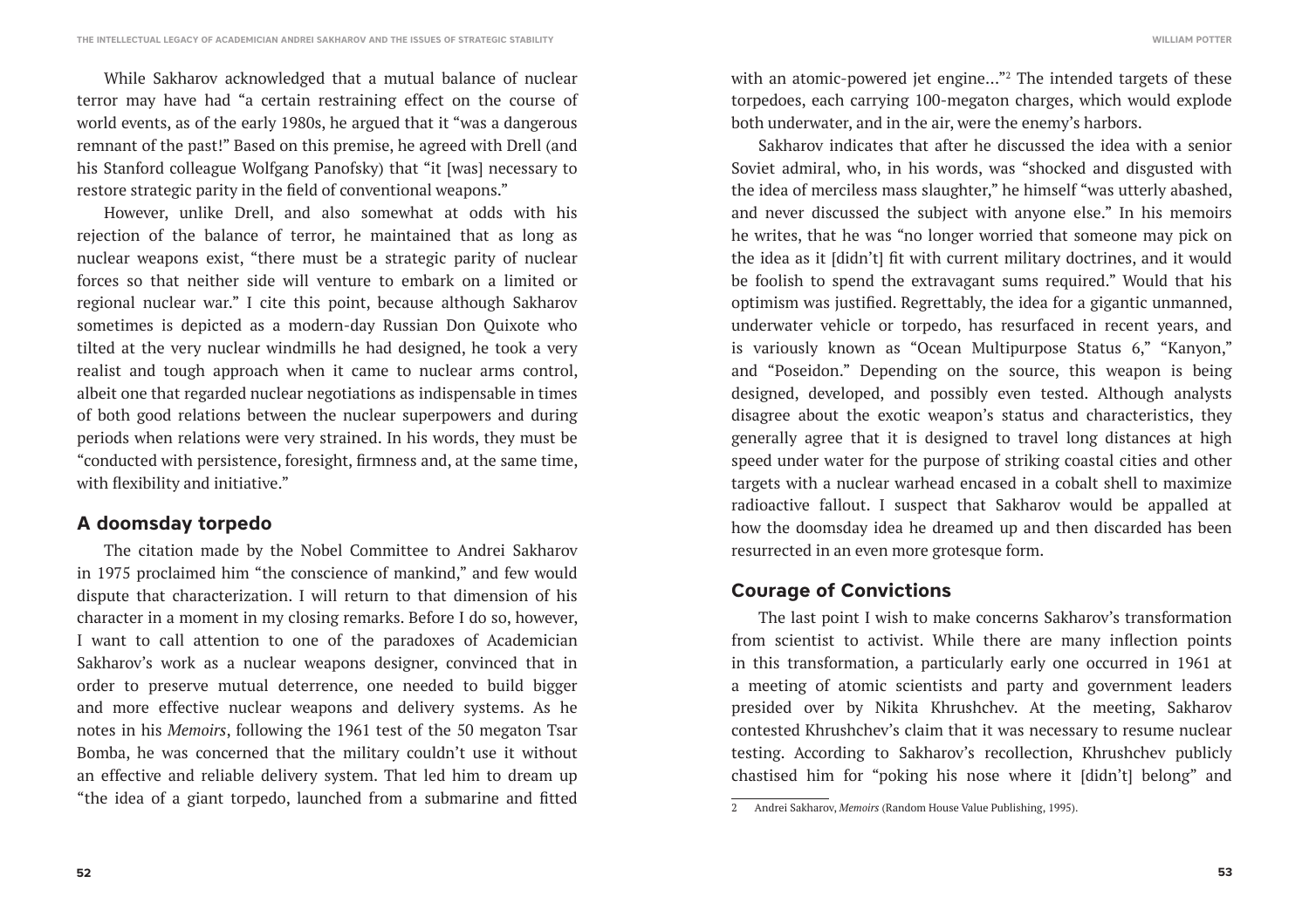### moving beyond science into politics.

Another major turning point in Sakharov's transformation into an activist occurred in 1968 when he took the decisive act of not only voicing his views to the Soviet leadership, but putting them in writing in the form of *Reflections on Progress, Peaceful Coexistence, and Intellectual Freedom.* In an epigraph to that work, he cites a line from Goethe: "He alone is worthy of life and freedom/Who each day does battle for them anew."

Some of you may be familiar with the powerful words of the German pastor Martin Niemoeller, who refused to be silenced by the Nazis. Niemoeller laments: "They came first for the Jews, and I didn't speak up because I wasn't a Jew. Then they came for the Catholics, and I didn't speak up because I wasn't a Catholic. Then they came for me, and by that time there was no one left to speak up." Andrei Sakharov, may or may not have been familiar with Martin Niemoreller, but he certainly was fearless in speaking up for fundamental principles of decency, human rights, and the rule of law.

As Serge Schmenemann has observed, "It was not a call to arms" or a declaration about the need for struggle and heroic exploits, but rather the assertion, in Sakharov's words, that they were worthwhile "only insofar as they enable other people to lead normal, peaceful lives." For him, "[t]he meaning of life [was] life itself, [and] that daily routine which demands its own form of unobtrusive heroism."

# **Siegfried HECKER**

*Senior Fellow, Center for International Security and Cooperation, Freeman Spogli Institute for International Studies, Stanford University*

ndrei Sakharov had a significant influence on cooperation<br>between the Russian and US nuclear weapons laboratories.<br>We began that cooperation in 1992 with visits of each of us to<br>the other laboratories, and we continued tha between the Russian and US nuclear weapons laboratories. We began that cooperation in 1992 with visits of each of us to the other laboratories, and we continued that for about twenty years. Cooperation was important because of the way the nuclear world changed and all the new dangers that faced us in 1992. However, both our governments, the Russian government and the American government, were not ready to let us tackle the really sensitive things – the issue of nuclear weapons safety, materials, et cetera. The only thing that they permitted was cooperation in basic science. And so, it turns out the scientific interest that we had and that we followed went all the way back to Sakharov's early years, and it was called magnetic flux compression. Sakharov, of course, was very good with explosives, but he was also good with explosives in essentially setting explosives off around the magnetic field and creating superlarge magnetic fields, with which we can study materials and do other interesting research and civilian things, including along the line what was called magnetized target fusion. And it turns out both Los Alamos and VNIIEF in Sarov had scientists who were so interested in this that they began to collaborate. And over the next twenty years, on those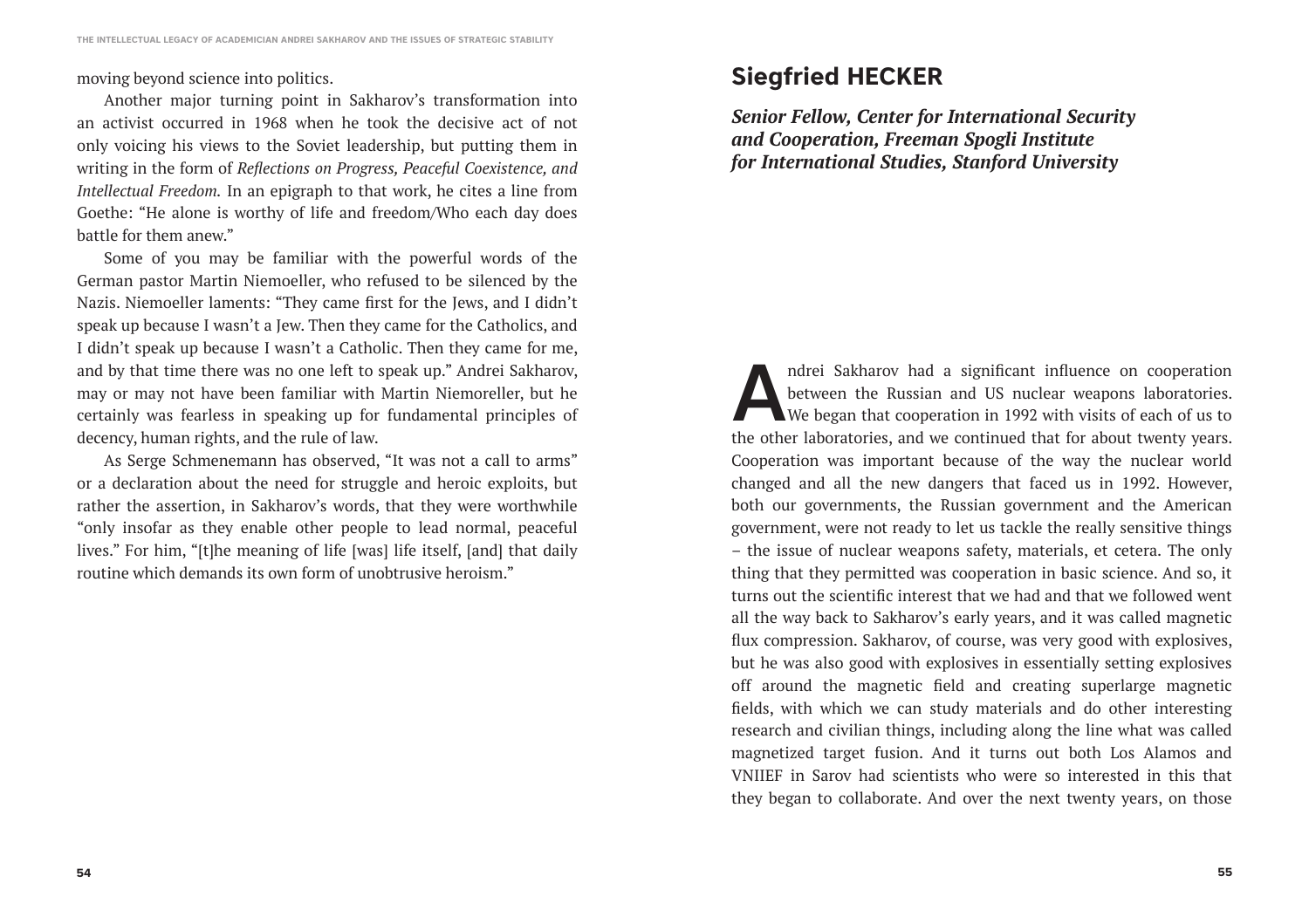ideas they worked together. We did dozens of experiments in each other's places, they wrote hundreds of scientific papers together, and all of that legacy goes back to Sakharov. Eventually, because of what we were able to do to build the trust in scientific collaboration, we tackled the other things – nuclear weapons safety, nuclear materials safety, et cetera. And so we cooperated, and we felt we were doomed to cooperate. All of that came crashing to an end with the difficulties between our governments, and so now we don't see each other anymore.

We were doomed to cooperate and we made the world a safer place; now we will be doomed if we do not cooperate.

# **Richard GARWIN**

*Emeritus Fellow, Thomas J. Watson Research Laboratory, International Business Machines Corporation (IBM); Member of the National Academy of Sciences; Adjunct Professor of Physics, Columbia University; Member, National Academy of Sciences*

**My** relation with Andrei Sakharov was largely virtual, in a parallel universe in my work in experimental physics, both pure and applied, and specifically as consultant at the Let Alamos nuclear weapon laboratory throughou a parallel universe in my work in experimental physics, **both pure and applied, and specifically as consultant at the** Los Alamos nuclear weapon laboratory throughout many summers beginning in 1950. At Los Alamos I was the architect of the "Mike" test on November 1, 1952 that answered Edward Teller's request to demonstrate that "radiation implosion" would enable a fission bomb to burn a separate large charge of fusion fuel – I used liquid deuterium in Mike, at a yield of almost 1000 Hiroshima bombs. In 1954 the same approach was used in US thermonuclear weapons with solid fuel, as was the case with Sakharov's design in 1955.

Later in the 1950s, I worked also with the US President's Science Advisory Committee and the National Academy of Sciences (NAS). I appreciated Sakharov's initiative and drive, under the difficult circumstances less than a decade after WWII, and welcomed his leadership in recognizing that nuclear war could destroy our societies. The NAS Committee on International Security and Arms Control – CISAC, created in 1980 to meet with Soviet scientists to avoid nuclear war – met in Estonia in 1989 with the corresponding group of the Soviet Academy of Sciences, where we had the benefit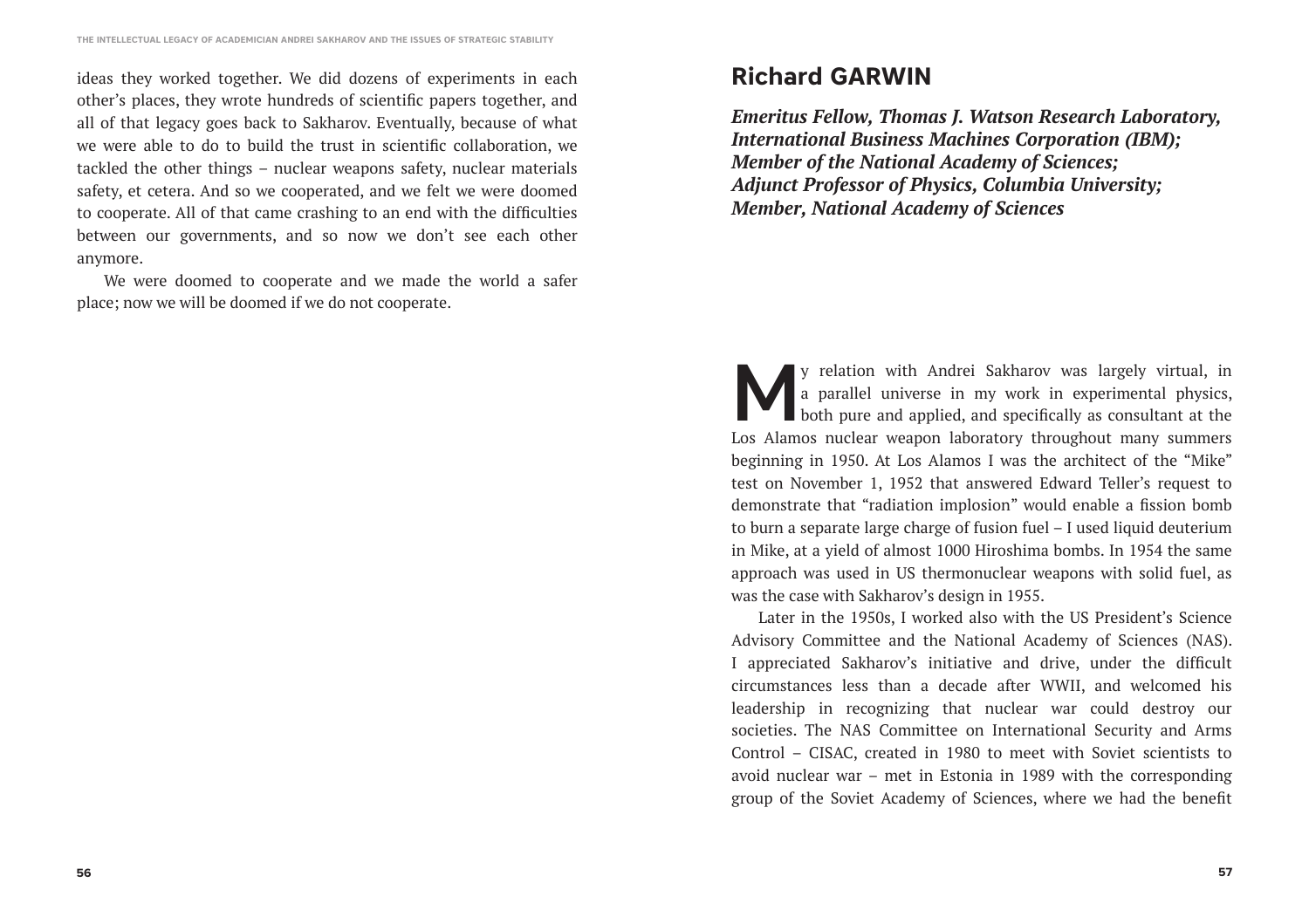of Sakharov's participation My close friend and colleague in work for the US government, Sidney Drell, is well known for his friendship with Sakharov and for their work together on human rights and arms control.

Members of our groups now pursue a vigorous interaction enabled by Zoom, but the perceptions shared by military officers and diplomats must be owned also by political leaders if the world is to avoid the nuclear catastrophe that Sakharov foresaw. The pandemic we are now suffering should focus efforts on the necessity to avoid the use of nuclear weapons, but it may instead distract from the meager such efforts under way.

Sakharov's ground-breaking open letter to Drell in 1982 includes*,*

*On the whole I am convinced that nuclear disarmament talks are of enormous importance and of the highest priority. They must be conducted continuously in the brighter periods of international relations but also in the periods when relations are strained and conducted with persistence, foresight, firmness and, at the same time, with flexibility and initiative.*

# **Rose GOTTEMOELLER**

*Frank E. and Arthur W. Payne Distinguished Lecturer, Freeman Spogli Institute for International Studies, Center for International Security and Cooperation, Stanford University; Member of the Supervisory Board of the International Luxembourg Forum*

I never met Academician Sakharov. First arrived in the Soviet Union<br>in 1976 as a young exhibit guide on a US cultural exchange exhibit<br>called "Photography USA," the book I had with me was My Country<br>and the World which had in 1976 as a young exhibit guide on a US cultural exchange exhibit called "Photography USA," the book I had with me was *My Country and the World*, which had been published a year before, in 1975, and I was reading it to become acquainted with all of the situations that I would meet, the people I would meet in six months of working on a US cultural exchange exhibit in the Soviet Union. And I must say that it was a different kind of book from the ones we've been discussing today, the issues we've been discussing today, it was about the circumstances of those days in the Soviet republics and was very much an eye-opener for me. So I wanted to raise that aspect of Sakharov's legacy, and again, it was a formative experience for me to read that book, and helped to launch me on my six-months exhibit guide career in the Soviet Union.

But I also wanted to express my admiration for the work that scientists have done throughout the period of the nuclear age, and of course Academician Sakharov was extraordinarily important in that regard. I can applaud Roald Sagdeev, Siegfried Hecker, Richard Garwin, our colleagues at VNIIEF in Sarov, Frank von Hippel, and countless others who have contributed in this way from the scientific community.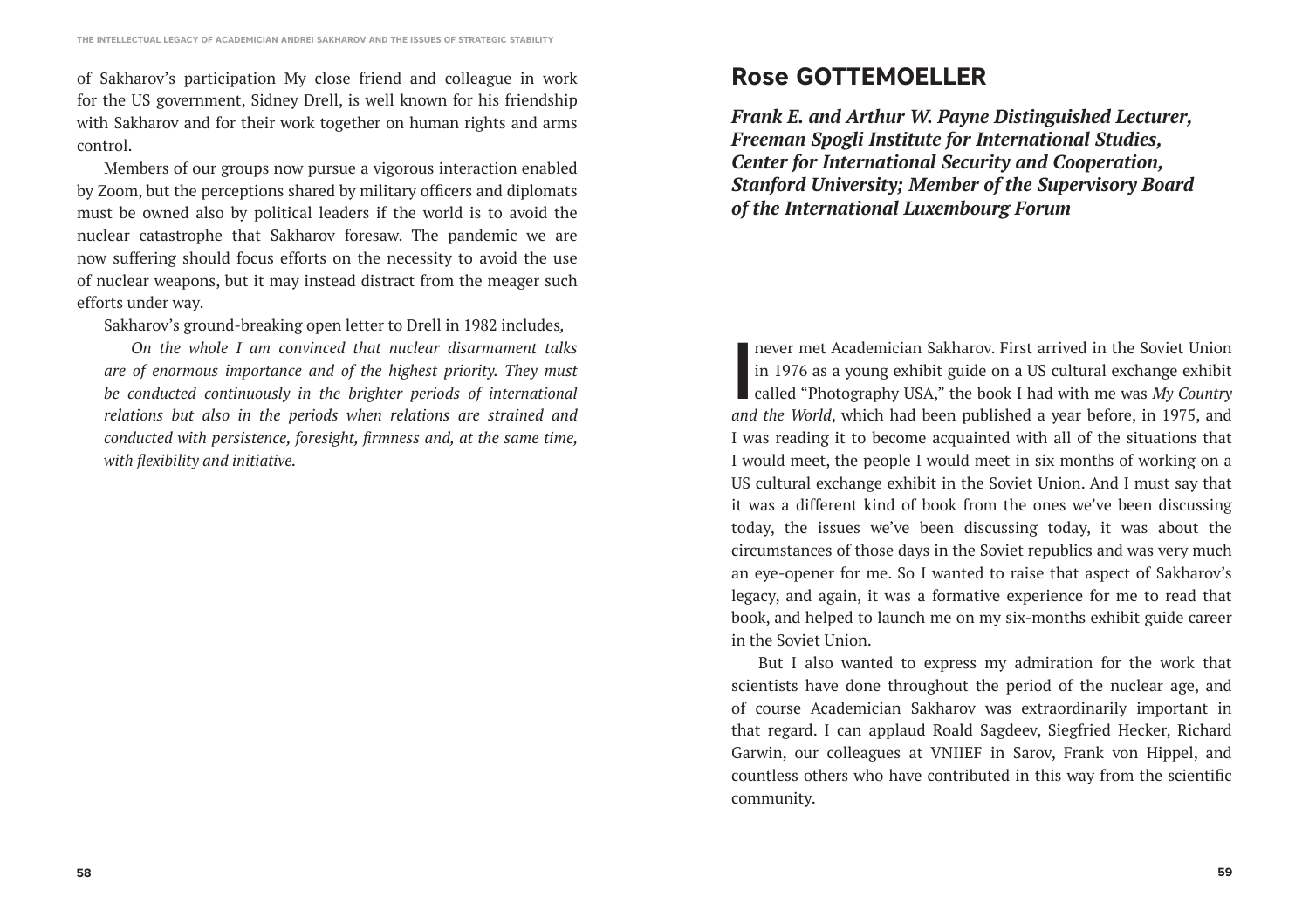But this is the year of the 65<sup>th</sup> anniversary of the Russell-Einstein Manifesto. And in that regard, I wanted to note that scientists working together on behalf of nuclear disarmament and control of nuclear weapons is a wonderful thing, but it is also wonderful when scientists team up with philosophers, in the case of Bertrand Russell, or with diplomats, with political scientists and politicians.

I think it is very important also that we think about continuing to combine our forces and work hard to press forward on these vital agenda items.

# **Rodric BRAITHWAITE**

*Honorary Doctor and Professor at the University of Birmingham*

ndrei Sakharov was a patriot who defied his own government<br>to bring peaceful change, at great personal cost. The Soviet<br>election in March 1989 had just propelled him into public<br>politics when Levelled on him with the offer to bring peaceful change, at great personal cost. The Soviet election in March 1989 had just propelled him into public politics when I called on him with the offer of an honorary Oxford degree. He was campaigning vigorously to abolish the political monopoly of the Communist Party when he died nine months later. So, I next saw him in his open coffin, as I paid my respects with tens of thousands of others.

We in Russia, the United States and Great Britain are very privileged. But people around the world still die violently in their millions: these are not computer games. And the risk of nuclear catastrophe which so worried Sakharov has not gone away for any of us.

We all agree that the nuclear powers need to negotiate about an extension to New START Treaty, and about measures to control the new weapons they are developing.

But the pressing problem is: How do we get negotiations going at all, given the apparent reluctance of our political leaders to engage?

There are three obvious barriers.

First, there is the problem of trust. In their Cold War negotiations America and Russia both had secrets they were determined to hide.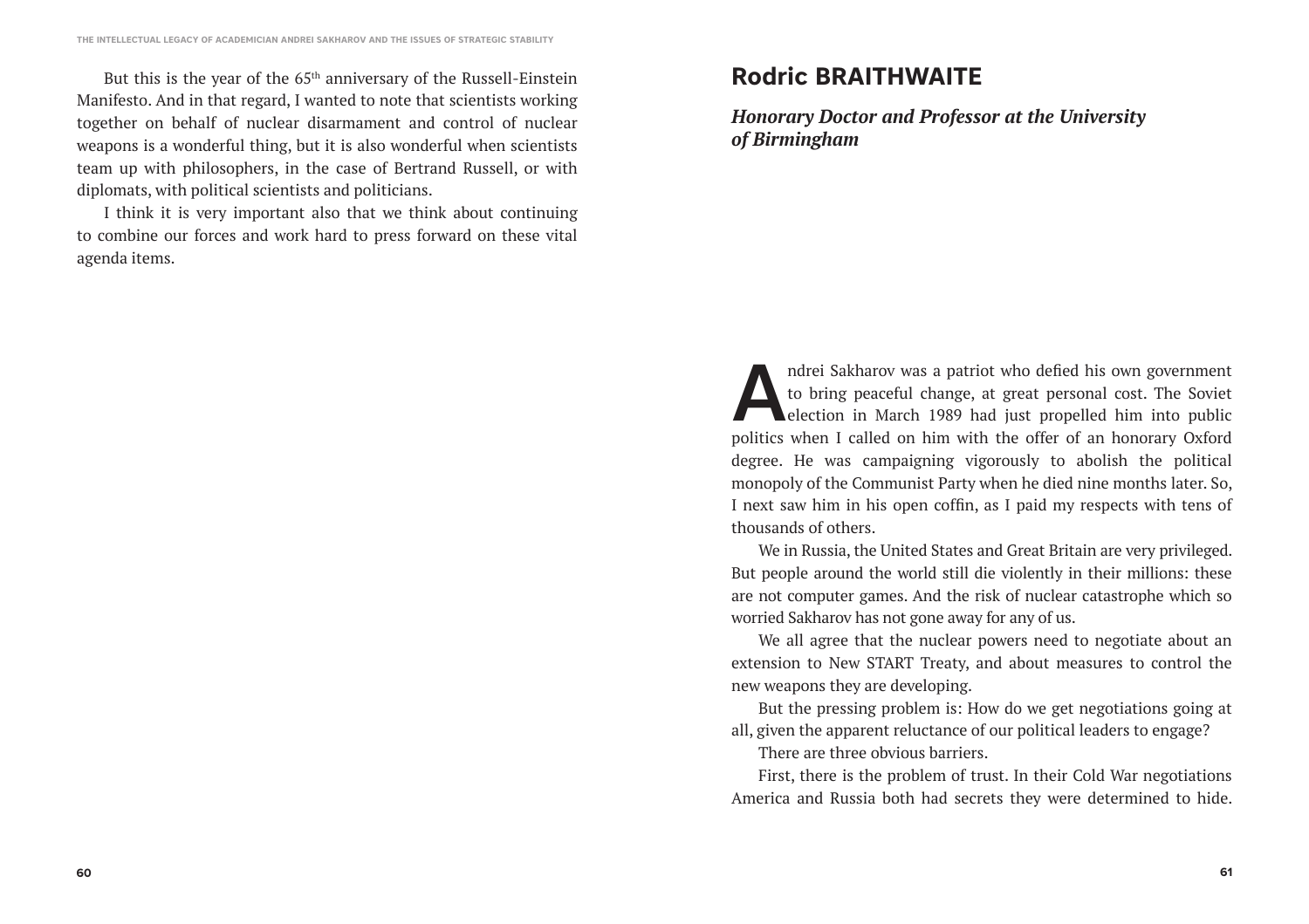Each accused the other of cheating. They nevertheless persevered because the stakes were so high. Washington and Moscow need to do the same today, even if they are not convinced of each other's good faith.

Second, people argue that any new agreement requires Chinese participation. But the Chinese are most unlikely to abandon their refusal to participate without a major cut in Russian and American forces. During the SALT talks the British and French also refused to let their forces be counted until the superpower arsenals were hugely reduced. The Russians believed with justification that this was inequitable, but reluctantly compromised in the interest of agreement. This time too, if there is to be a deal the Russians and Americans will have to settle for second best, and leave the Chinese on one side.

Finally, people call on governments to show political will. But political will doesn't come out of nowhere. During the Cold War it took the Cuban crisis to frighten our leaders into starting negotiations. Now dialogue has become a dirty word. The Russian and American governments prefer to score points rather than talk seriously about the nuclear threat. Ordinary people may still fear nuclear war, but they no longer mount mass protests against it.

We can't afford to wait for another Cuba crisis to get us talking. But how do we conjure up the necessary political will? Our instruments are limited. We can dramatize the arguments to catch the attention of governments, media and ordinary people. Organizations like Pugwash and the Luxembourg Foundation must continue to enable scientists, military men and politicians to meet, far from the political posturing, to prepare the ground for more formal exchanges between governments. That way perhaps we can inch towards our goal.

That's what Sakharov did. He insisted on the need for discussion between distrustful opponents. He balanced hope and realism, expertise and moral courage. Above all he fought to create political will where it did not exist. What he did is still entirely relevant today.

### **LIST OF PARTICIPANTS**

Special Session of the Online Conference of the International Luxembourg Forum on Preventing Nuclear Catastrophe

### **Intellectual Legacy of Academician Andrei Sakharov and Issues of Strategic Stability**

July 15, 2020

- 1. **Viatcheslav KANTOR** President of the International Luxembourg Forum on Preventing Nuclear Catastrophe; Ph.D.
- 2. **Alexander SERGEEV**

3. **Alexey ARBATOV**

- 
- President of the Russian Academy of Sciences (RAS); Academician, RAS (Russia).
- Deputy Chairman of the Organizing Committee of the International Luxembourg Forum; Head, Center for International Security, Primakov National Research Institute of World Economy and International Relations (IMEMO), RAS; Academician, RAS (Russia).
- 4. **Edmund G. BROWN Jr.** Former Governor of the State of California (USA).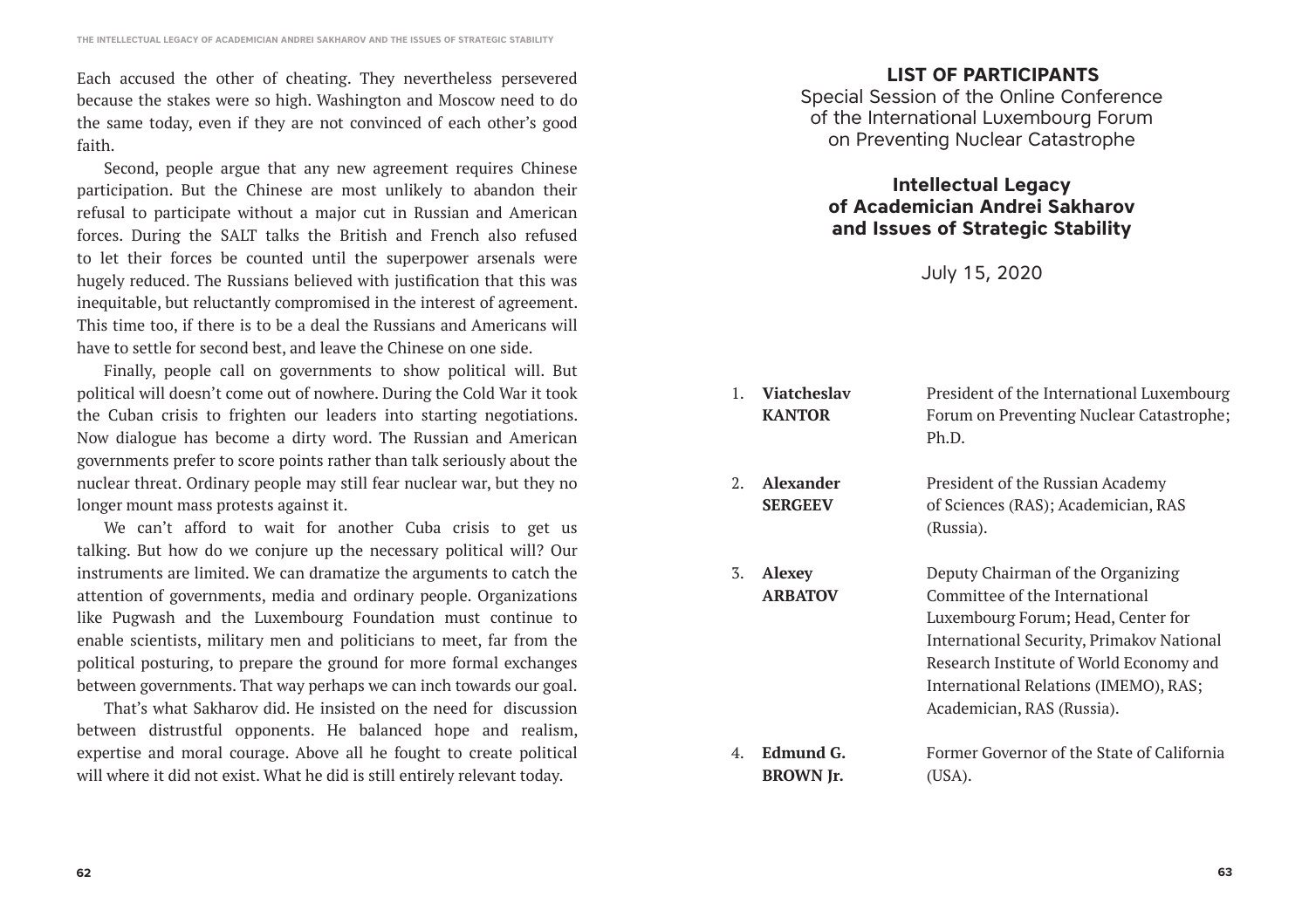| 5. | Rodric<br><b>BRAITHWAITE</b>          | Honorary Doctor and Professor, University<br>of Birmingham; Ambassador, GCMG, Sir<br>Braithwaite (UK).                                                                                                                                | 11. Rose<br><b>GOTTEMOELLER</b> | Frank E. and Arthur W. Payne Distinguished<br>Lecturer, Freeman Spogli Institute<br>for International Studies, Center for<br>International Security and Cooperation,     |
|----|---------------------------------------|---------------------------------------------------------------------------------------------------------------------------------------------------------------------------------------------------------------------------------------|---------------------------------|--------------------------------------------------------------------------------------------------------------------------------------------------------------------------|
| 6. | <b>Alexander</b><br><b>CHERNYSHEV</b> | Deputy Director of Science, Head of<br>the Integrated Research (Theoretical)<br>Department, Russian Federal Nuclear<br>Center - All-Russian Scientific Research                                                                       |                                 | Stanford University; Member of the<br>Supervisory Board of the International<br>Luxembourg Forum (USA).                                                                  |
|    |                                       | Institute of Experimental Physics (Sarov);<br>Ph.D., Corresponding Member, RAS<br>(Russia).                                                                                                                                           | 12. Siegfried<br><b>HECKER</b>  | Senior Fellow; Emeritus Research Professor,<br>Management Science and Engineering,<br>Center for International Security and<br>Cooperation, Freeman Spogli Institute for |
| 7. | <b>Vladimir</b><br><b>DVORKIN</b>     | Chairman of the Organizing Committee<br>of the International Luxembourg Forum;<br>Major General (retired); Professor, Ph.D.                                                                                                           |                                 | International Studies, Stanford University;<br>Ph.D. (USA).                                                                                                              |
|    |                                       | (Russia).                                                                                                                                                                                                                             | 13. Frank<br>von HIPPEL         | Senior Research Physicist and Professor of<br>Public and International Affairs Emeritus,                                                                                 |
| 8. | Alexander<br><b>DYNKIN</b>            | President, IMEMO, RAS; Academician<br>Secretary of the Division for Global Issues<br>and International Relations, Russian                                                                                                             |                                 | The Princeton School of Public and<br>International Affairs; Ph.D. (USA).                                                                                                |
|    |                                       | Academy of Sciences; Academician, RAS<br>(Russia).                                                                                                                                                                                    | 14. David<br><b>HOLLOWAY</b>    | Senior Fellow Emeritus, Raymond A.<br>Spruance Professor of International<br>History, Center for International Security                                                  |
| 9. | <b>Mikhail</b><br><b>FEDOTOV</b>      | Ambassador Extraordinary and<br>Plenipotentiary of the Russian Federation;<br>Professor, National Research University -<br>Higher School of Economics; Ph.D. (Russia).                                                                |                                 | and Cooperation, Freeman Spogli Institute<br>for International Studies, Stanford<br>University; Ph.D. (USA).                                                             |
|    |                                       |                                                                                                                                                                                                                                       | 15. Radiy                       | Director of Science, Russian Federal                                                                                                                                     |
|    | 10. Richard<br><b>GARWIN</b>          | Emeritus Fellow, Thomas J. Watson<br>Research Laboratory, International<br><b>Business Machines Corporation (IBM);</b><br>Adjunct Professor of Physics, Columbia<br>University; Member, National Academy of<br>Sciences; Ph.D. (USA). | <b>ILKAEV</b>                   | Nuclear Center - All-Russian Scientific<br>Research Institute of Experimental Physics<br>(Sarov); Academician, RAS (Russia).                                             |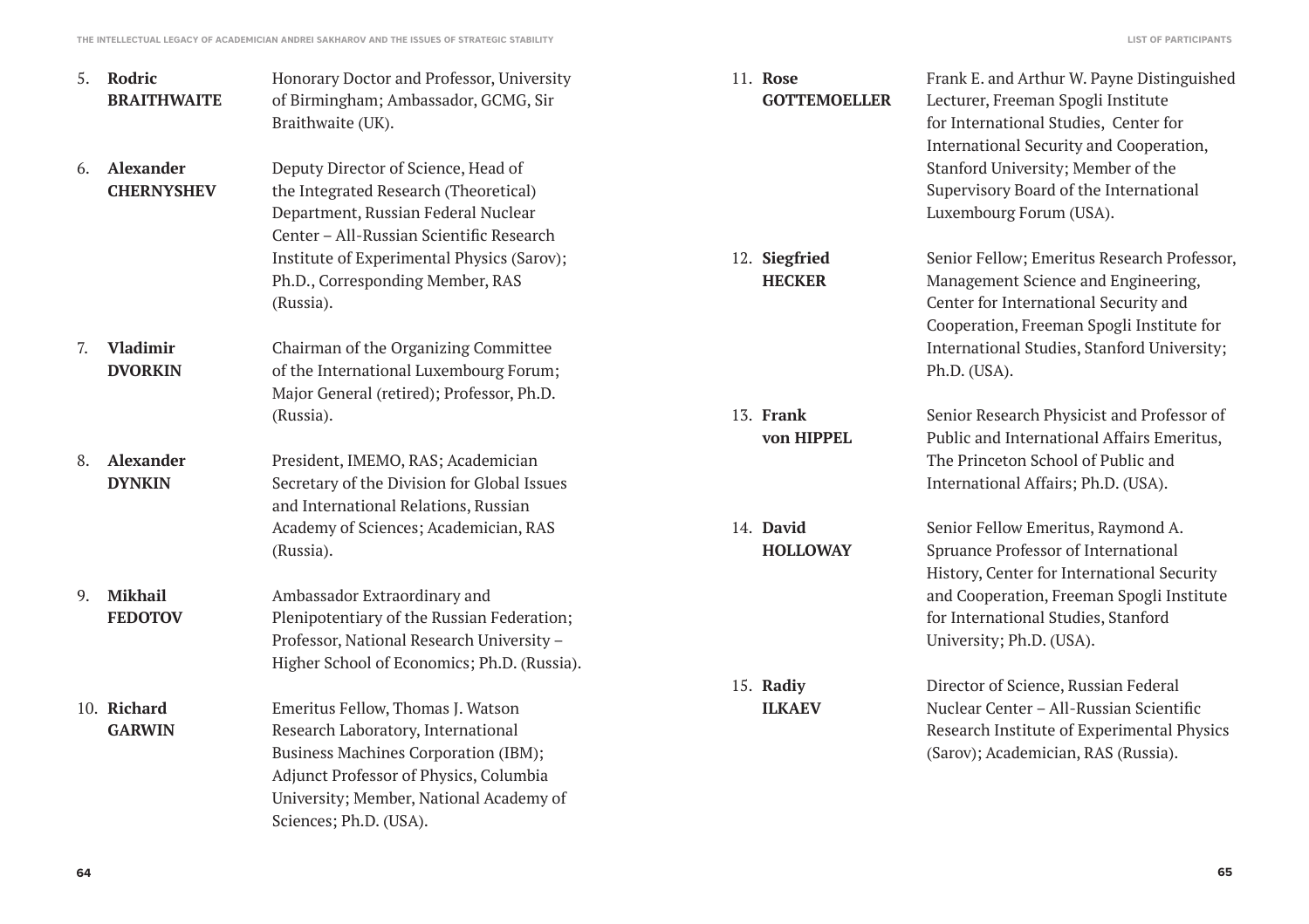| 16. Vladimir<br><b>LUKIN</b>      | Deputy Chairman, Federation Council<br>Committee on Foreign Affairs of the<br>Federal Assembly of the Russian<br>Federation; President, Russian Paralympic<br>Committee; Professor, National Research<br>University - Higher School of Economics;<br>Member of the Supervisory Board of the<br>International Luxembourg Forum; Ph.D.<br>(Russia). | 21. William<br><b>POTTER</b>   | Director, James Martin Center for<br>Non-Proliferation Studies; Sam Nunn<br>and Richard Lugar Professor of Non-<br>Proliferation Studies, Middlebury Institute<br>of International Studies at Monterey;<br>Foreign Member of the Russian Academy of<br>Sciences; Member of the Supervisory Board<br>of the International Luxembourg Forum;<br>Ph.D. (USA). |
|-----------------------------------|---------------------------------------------------------------------------------------------------------------------------------------------------------------------------------------------------------------------------------------------------------------------------------------------------------------------------------------------------|--------------------------------|------------------------------------------------------------------------------------------------------------------------------------------------------------------------------------------------------------------------------------------------------------------------------------------------------------------------------------------------------------|
| 17. Ernest<br><b>MONIZ</b>        | Co-Chair and Chief Executive Officer,<br>Nuclear Threat Initiative; Member of the<br>Supervisory Board of the International<br>Luxembourg Forum (former US Secretary of<br>Energy); Ph.D. (USA).                                                                                                                                                  | 22. Roald<br><b>SAGDEEV</b>    | Distinguished Professor, Department of<br>Physics, University of Maryland; Member of<br>the Supervisory Board of the International<br>Luxembourg Forum; Academician, RAS<br>(Russia/USA).                                                                                                                                                                  |
| 18. Sam NUNN                      | Co-Chairman of the Board of Directors,<br>Nuclear Threat Initiative; Member of the<br>Supervisory Board of the International<br>Luxembourg Forum (USA).                                                                                                                                                                                           | 23. Victor<br><b>SELEMIR</b>   | Head, Physics Research and Production<br>Center, Russian Federal Nuclear Center -<br>Research Institute of Experimental Physics<br>(Sarov); Professor; Corresponding Member,<br>RAS (Russia).                                                                                                                                                              |
| 19. Sergey<br><b>OZNOBISHCHEV</b> | Deputy Chairman of the Organizing<br>Committee of the International<br>Luxembourg Forum; Head of the Division,<br>IMEMO, RAS; Professor at MGIMO                                                                                                                                                                                                  | 24. Alexey<br><b>SEMENOV</b>   | Head of Laboratory, Lomonosov Moscow<br>State University; Professor, Ph.D. (Russia).                                                                                                                                                                                                                                                                       |
| 20. William<br><b>PERRY</b>       | (University), MFA; Ph.D. (Russia).<br>Professor at Stanford University,<br>Member of the Supervisory Board of the                                                                                                                                                                                                                                 | 25. Angela<br><b>STENT</b>     | Director, Center for Eurasian, Russian,<br>and East European Studies, Georgetown<br>University; Professor; Ph.D. (USA).                                                                                                                                                                                                                                    |
|                                   | International Luxembourg Forum (former<br>US Secretary of Defense); Ph.D. (USA).                                                                                                                                                                                                                                                                  | 26. Mikhail<br><b>SHVYDKOI</b> | Special Representative of the President of<br>the Russian Federation for International<br>Cultural Cooperation; Ambassador-at-                                                                                                                                                                                                                             |

Large (Russia).